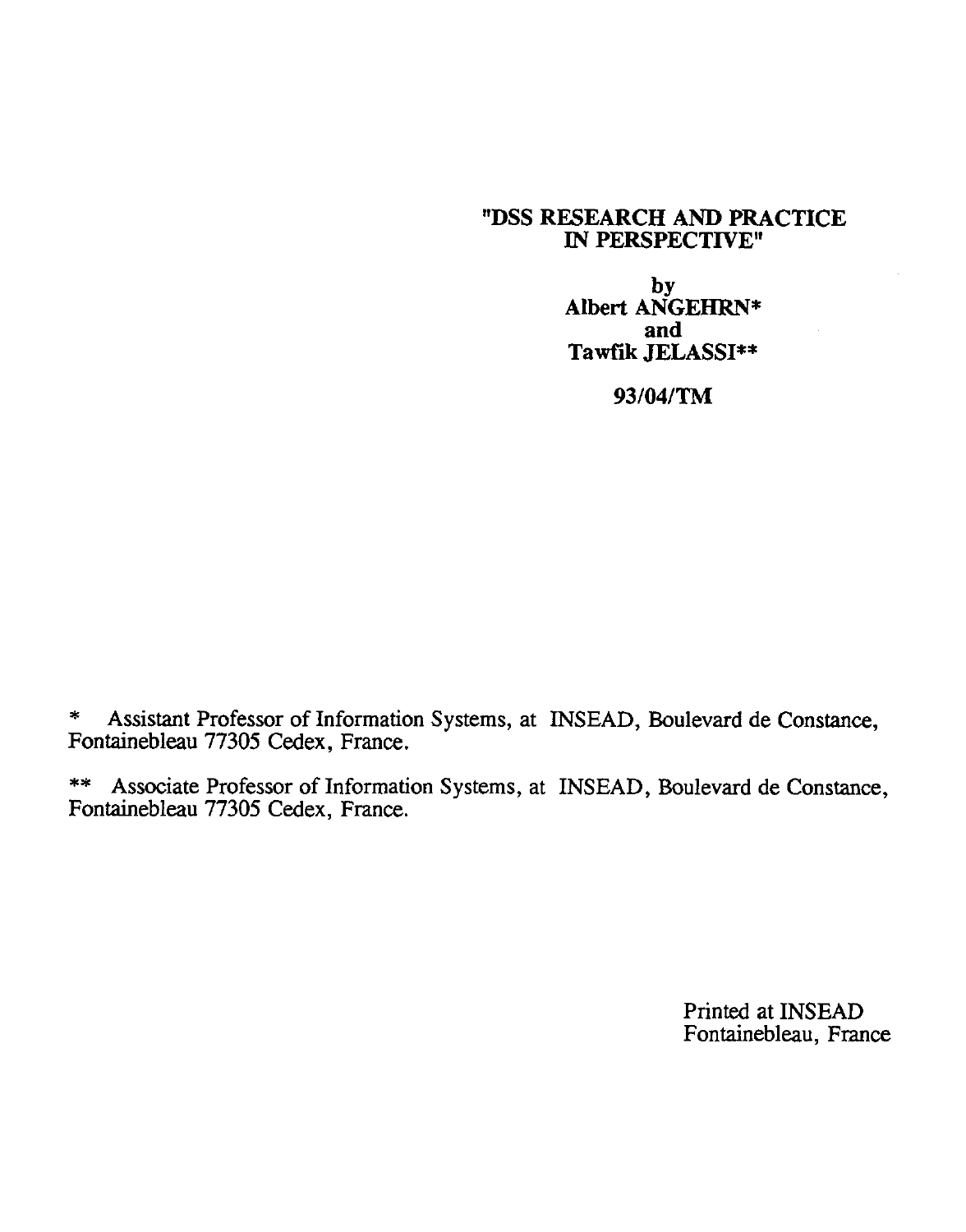## DSS Research and Practice in Perspective

Albert A. Angehrn and Tawfik Jelassi

Technology Management Area INSEAD Boulevard de Constance 77305 Fontainebleau France

## **Abstract**

The aim of this paper is to assess the state-of-the-art in the Decision Support Systems field from both a research and a practice perspective. Three main dimensions of DSS research and practice are addressed: 1) supporting human decision-making processes, 2) integrating DSS into the organizational context, and 3) identifying new application domains. The related analysis and discussion provides a better understanding of past developments in the DSS field and insights into future evolution patterns.

## Key Words and Expressions:

Computer-Aided Decision-Making; Decision Support Systems; DSS Assessment; DSS Research and Practice.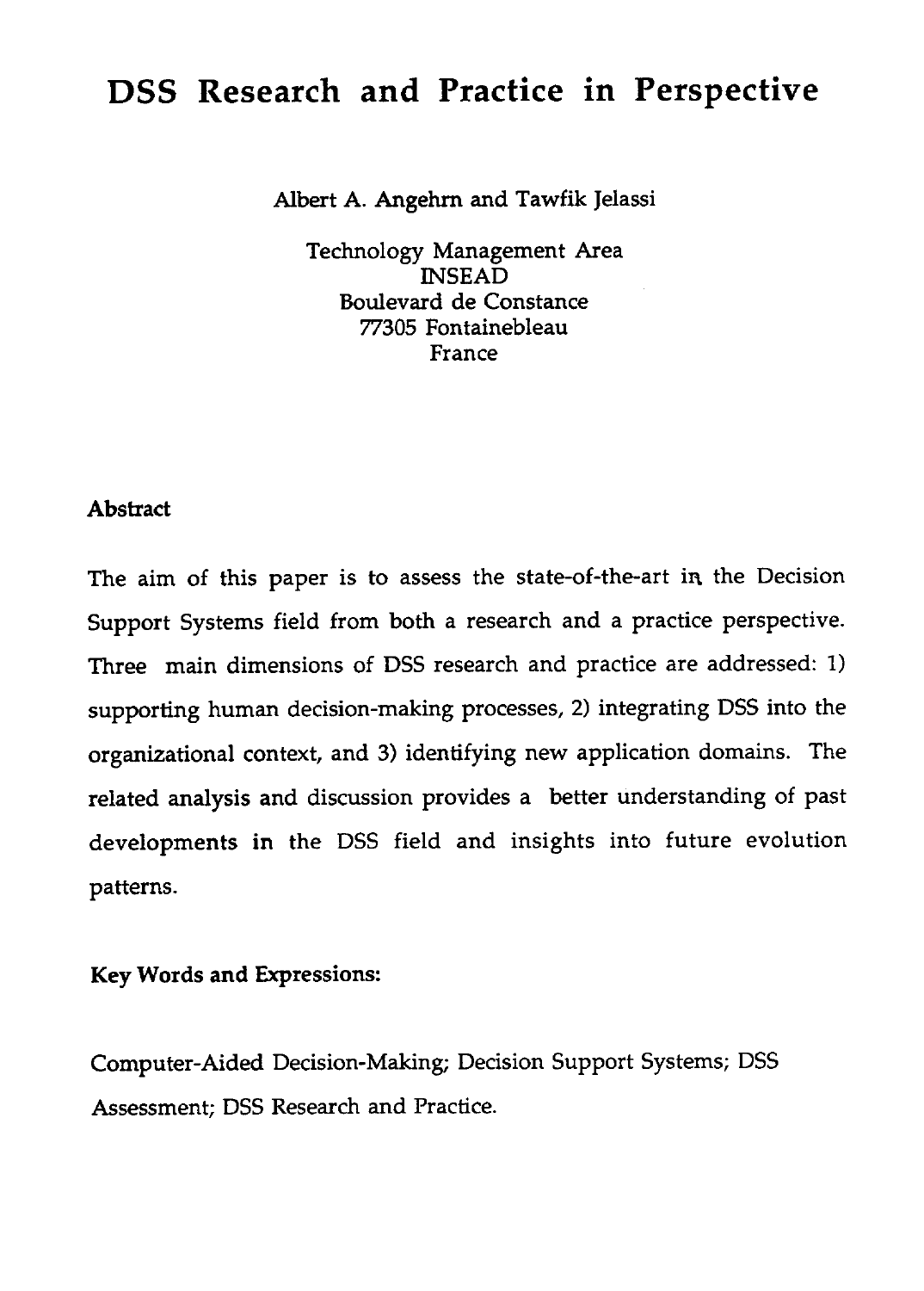**1.** Introduction<br>The objective The objective of this paper is to review the state-of-the-art in the Decision Support Systems field and to indicate the main directions in which both DSS research and practice might evolve. The paper is oriented to researchers in the computer-aided decision-making area, as it highlights promising DSS research directions, stressing the link with other disciplines which are becoming more and more relevant for DSS research and to which DSS studies could contribute (a two-way link). From the point of view of practitioners interested in DSS and in executive information systems (EIS), this paper provides an overview of the opportunities and pitfalls associated with the use of such systems in organizations, covering the main phases of DSS/EIS design and implementation, the relevant issues to consider when embarking on developing such a system, and some of the more promising application areas.

The paper attempts to achieve the above stated objective by presenting an abbreviated version of the DSS tutorial the authors gave at the first IFORS Specialized Conference on Decision Support Systems (Bruges, Belgium, March 26-29, 1991). This tutorial was widely attended; half of the 300 conference participants signed up for it. Attendees came from over twenty countries and had varying degrees of knowledge and/or experience with DSS. The diversity of their background and affiliation (academia and business) as well as the tutorial context provided a good opportunity to discuss several issues related to DSS research and practice. The outline of this paper, which reflects the structure used in the tutorial, is as follows. Following this introduction, Section 2 provides some retrospective thoughts on DSS. Section 3 focuses on decision-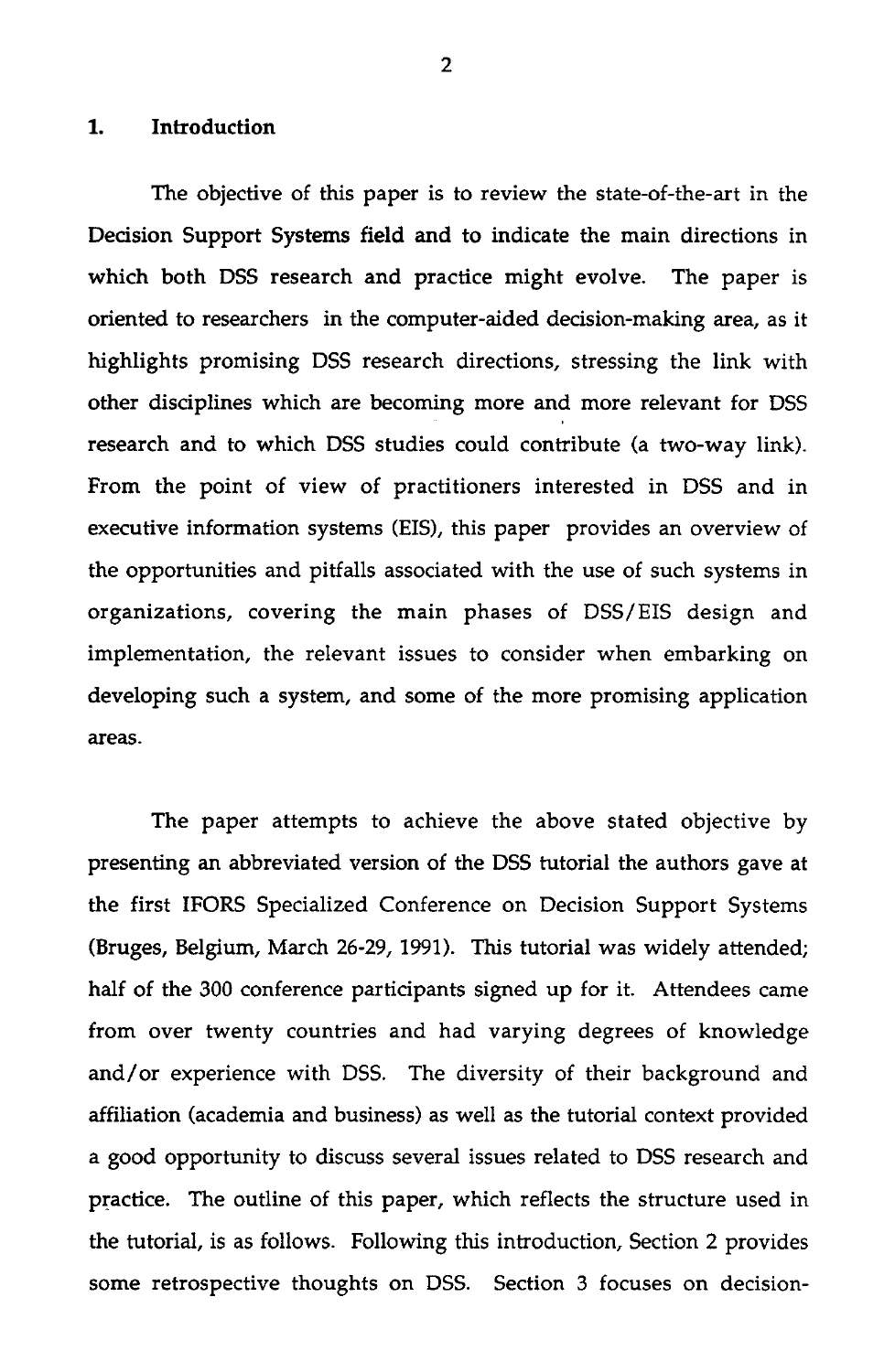making processes while Section 4 centers on integrating DSS into the organizational context. Section 5 presents new application domains of DSS, namely supporting group decision-making, conflict resolution as well as cooperative/collaborative work in organizations. making processes while<br>organizational context.<br>DSS, namely supporting<br>well as cooperative/colla<br>2. DSS in Perspective

The DSS field has its roots in the work of Gorry and Scott Morton [27], who combined in their framework the three levels of managerial activity introduced by Antony [6] and the distinction between programmed and non-programmed decisions [71]. The framework of Gorry and Scott Morton played "a key role in launching the DSS movement" [46]. Starting from these early days, DSS researchers have attempted to adopt and extend methodologies and techniques developed in several research areas and to combine them into a new form of computer-based systems able to support and enhance managerial decision-making.

In theory, the set of disciplines which are potentially relevant to the design and implementation of effective DSS is very large, including research fields such as ergonomy, psychology, organizational studies, artificial intelligence and cognitive science (see Figure 1). The first influential DSS publications emphasized the multi- or inter-disciplinarity of the field, putting a strong focus on organizational issues and human factors [56, 50, 10]. For example, Mintzberg stated in one of his papers [55]: "What appeals to me about the orientation of the DSS literature, in general, is its sympathy with the needs of the manager and its sensitivity to the findings of descriptive research. It is refreshing to see these computer systems recognized as "support" and to encounter a part of the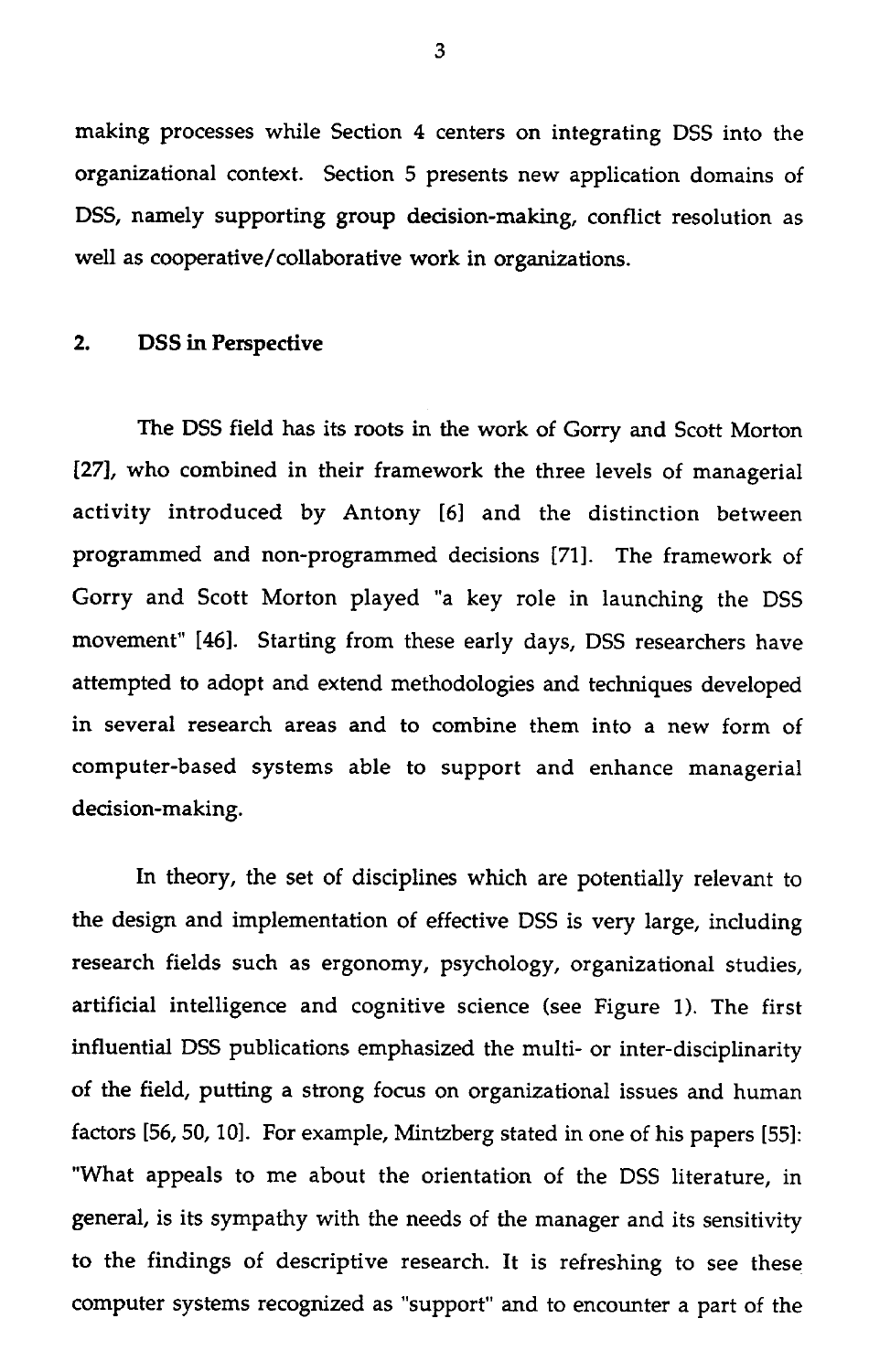management science literature that puts down neither the manager nor his intuition. This provides a healthy basis on which to develop and introduce these systems into organizational decision-making. ... Maybe the DSS people with their managerial orientation, can rediscover what operations research seems to have lost."



Figure 1: Disciplines and research fields relevant to DSS

In practice, two main disciplines have almost exclusively influenced the evolution of the DSS field in a substantial way: Management Science/Operations Research (MS/OR) and Management Information Systems (MIS). In fact, as Eom [23] put it, the majority of systems labelled as DSS were, and still are today, either computer implementations of MS/OR models and techniques (e.g. optimization algorithms) or extensions of database systems, traditional MIS or Expert Systems. The strong impact that MS/OR and MIS had on the DSS field can be explained by two factors: first, the academic background of DSS researchers which has been almost exclusively either MS/OR or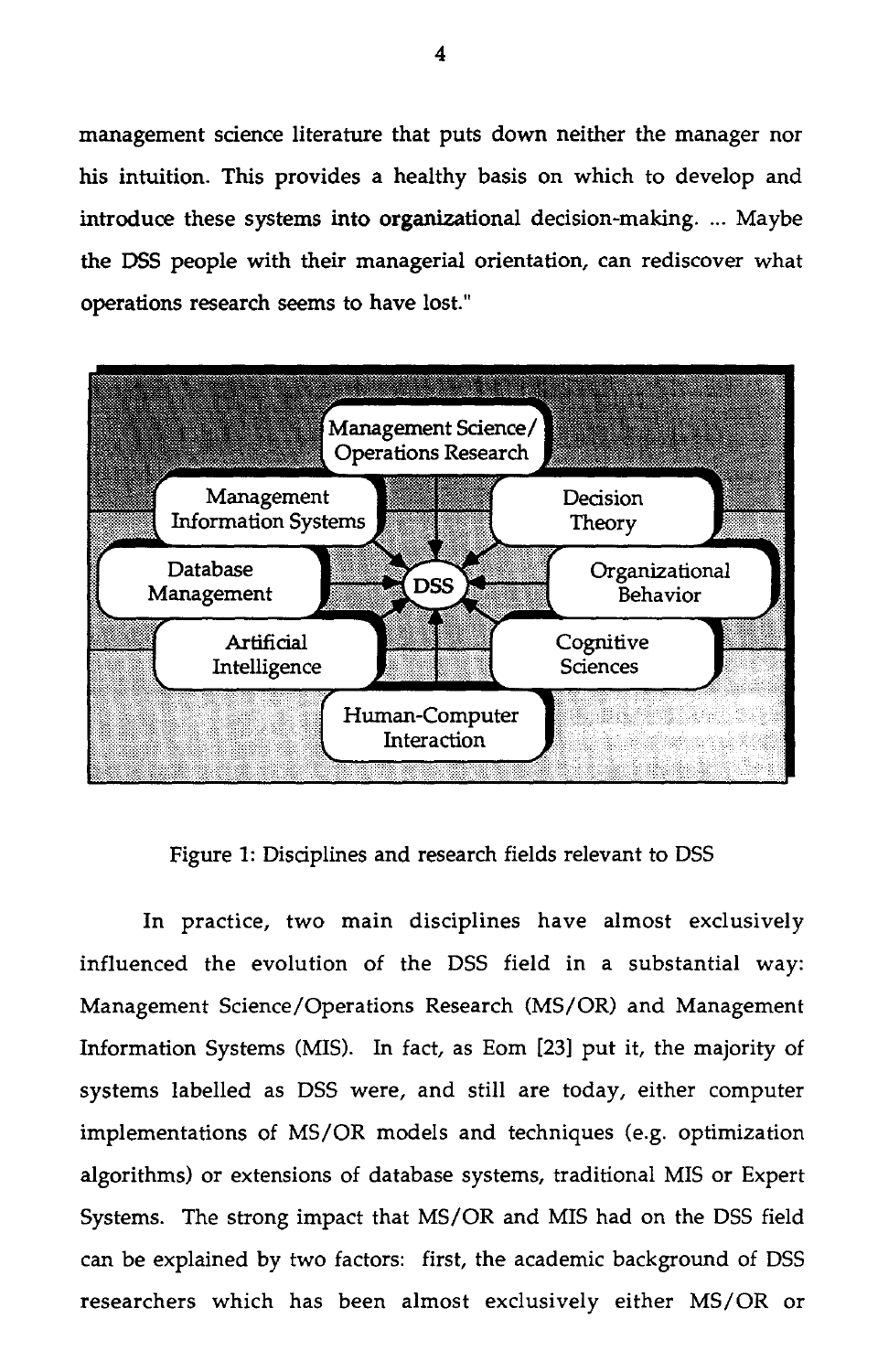MIS/Computer Science; and second, the provision by both disciplines of a variety of ready-to-use methods and tools (mainly problem-solving and data management techniques) allowing the efficient "assembly" of DSS.

The resulting MS/OR- and MIS-driven evolution of the DSS field had both positive and negative consequences. A major benefit was the ability, in the early 1970s, to bridge, through DSS, these two basic disciplines which were evolving separately (and not always successfully [1]). Hence the DSS field provided a framework for integrating, in a balanced way, the best developments in both areas.

On the other hand, along with the most advanced models, tools and techniques, the DSS field also inherited from MS/OR and MIS the traditional, techno-rational approach to problem-solving and decisionmaking. This approach has been emphasizing quantitative analysis, rational behavior and computational efficiency (systemic, reductionistic perspective) and underestimating or neglecting qualitative and psychological factors (wholistic, socio-political perspective). In this context, the DSS movement has somewhat failed - at least in practice - to impose an alternative and unique approach to the design of systems supporting management decision-making. Such an approach would have helped the realization of the DSS pioneers' vision: supporting (and not replacing) human judgement; placing the user first, the system comes in second; incorporating managerial styles of decision-making; and focusing on the organizational fit of the system.

In order to attain its original objective, the DSS field needs to establish strong links to other disciplines than MS/OR and MIS. Failing to do so would continue making DSS as "vehicles" for implementing the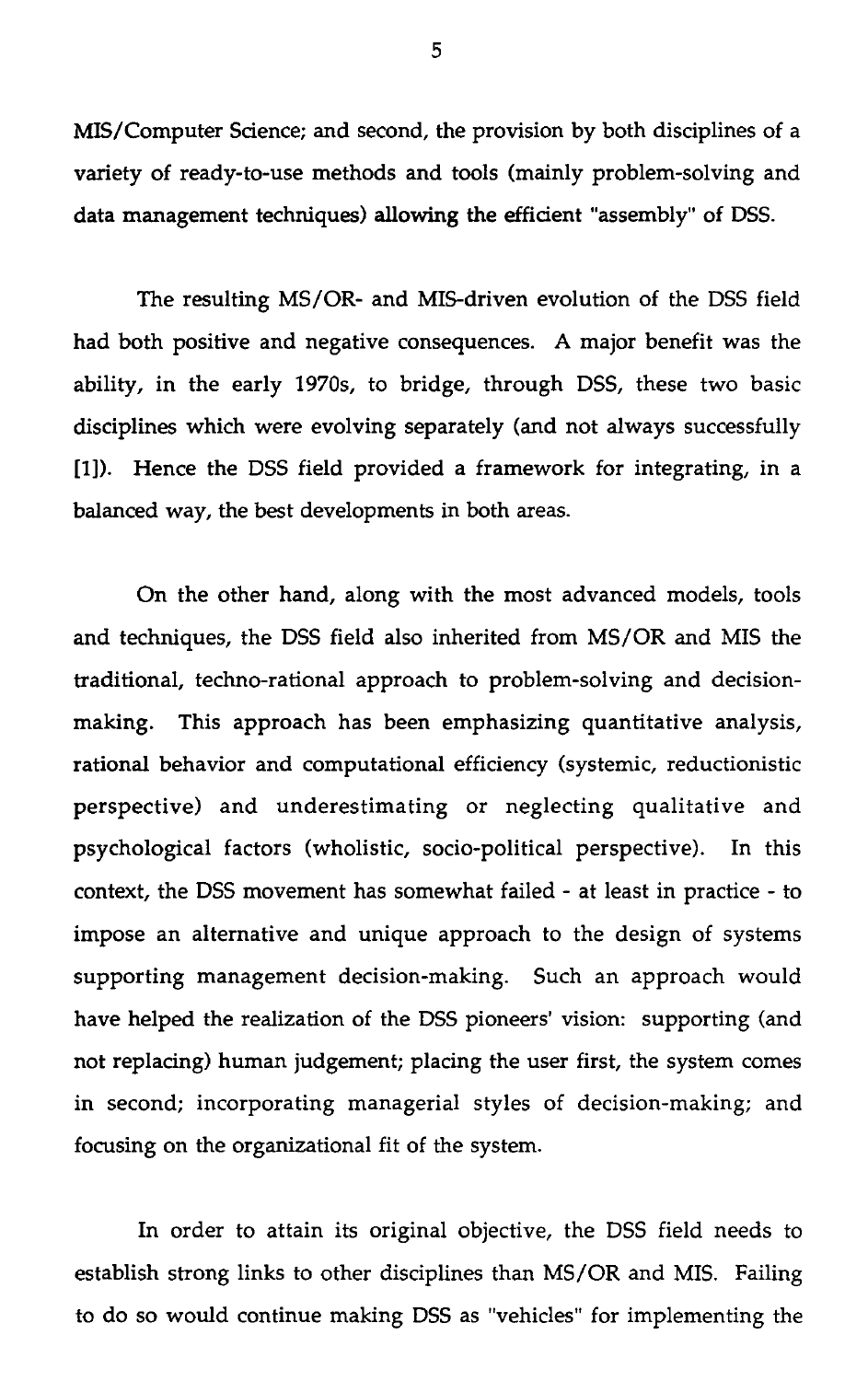latest MS/OR and MIS developments, be it problem-solving heuristics or computer science innovations (such as neural networks and advanced human-computer interaction techniques). As Bell recently put it: "Following initial succes in the real world, both fields [OR/MS and DSS] became more theoretical, perhaps more 'academically respectable'. This path condemned OR to the doldrums for about thirty years. I very much hope that DSS does not suffer the same fate." [9].

A clear distinction must be made between what effectively improves decision-making processes and what does not, or only marginally achieves this goal. The authors believe that there are three main issues that help better understand the unique contribution that DSS can make to both research and practice. These issues, which will be discussed in the remainder of this paper, address conceptual, methodological and application-oriented aspects of DSS. They provide guidelines for practitioners interested in developing relevant DSS for their organizations. They also help researchers identify new ways of enhancing decision-making processes through computer-based support systems. These three issues are:

- 1. Addressing the nature of individual and organizational decisionmaking processes (conceptual DSS focus);
- 2. Integrating into the human decision-making context the existing and evolving computer-based tools, techniques and systems (methodological DSS focus); and
- 3. Addressing the real organizational needs by extending decision support to business teams (application-oriented DSS focus).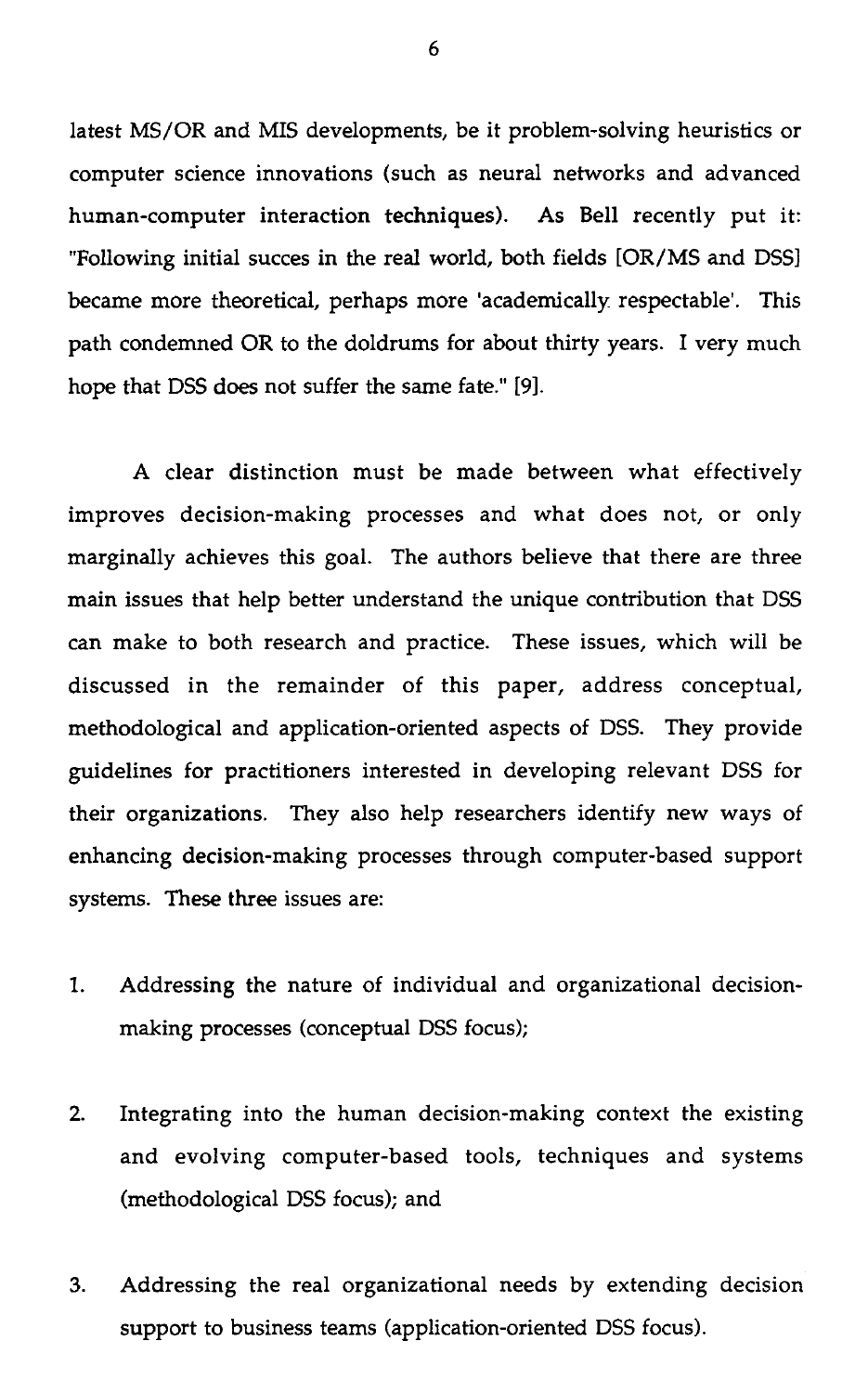# 7<br>3. Re-Focussing on the Nature of Human Decision-Making Processes<br>Decision-making has always been a main issue in the DSS field. I

Decision-making has always been a main issue in the DSS field. In particular, it has been often used as a central focus to distinguish DSS from other interactive computer-based systems (e.g., Expert Systems and Office Information Systems) used in organizations [74, 45, 79].

What is the dominant model of human decision-making adopted by DSS researchers? The majority of textbooks and studies, such as Sprague & Carlson [73], Turban [76], and Bonczek, Holsapple & Whinston [11] explicitly or implicitly assume the validity and usefulness of the "intelligence-design-choice" model proposed by Simon [71]. As stated by Silver [70], Simon's phase model pervades the DSS literature. The model is generally used both to explain the process of decision-making and to derive the characteristics of computer-based systems aimed at supporting this process. Consequently, traditional DSS, based on Sprague and Carlson's guidelines [73], comprise a set of tools that support (1) the storage, manipulation and access of data, (2) the process of fitting this data into formal models, and (3) a set of methods and algorithms used to "solve" models in order to reach some decisions. These three types of support are provided by DSS components and respectively correspond to Simon's decision-making phases of intelligence, design, and choice.

The authors believe that the wide adoption of Simon's model which has provided a sound conceptual basis for developing the first generation of DSS - has become a serious obstacle for the evolution of DSS theory and practice. As will be shown in the sequel, different types of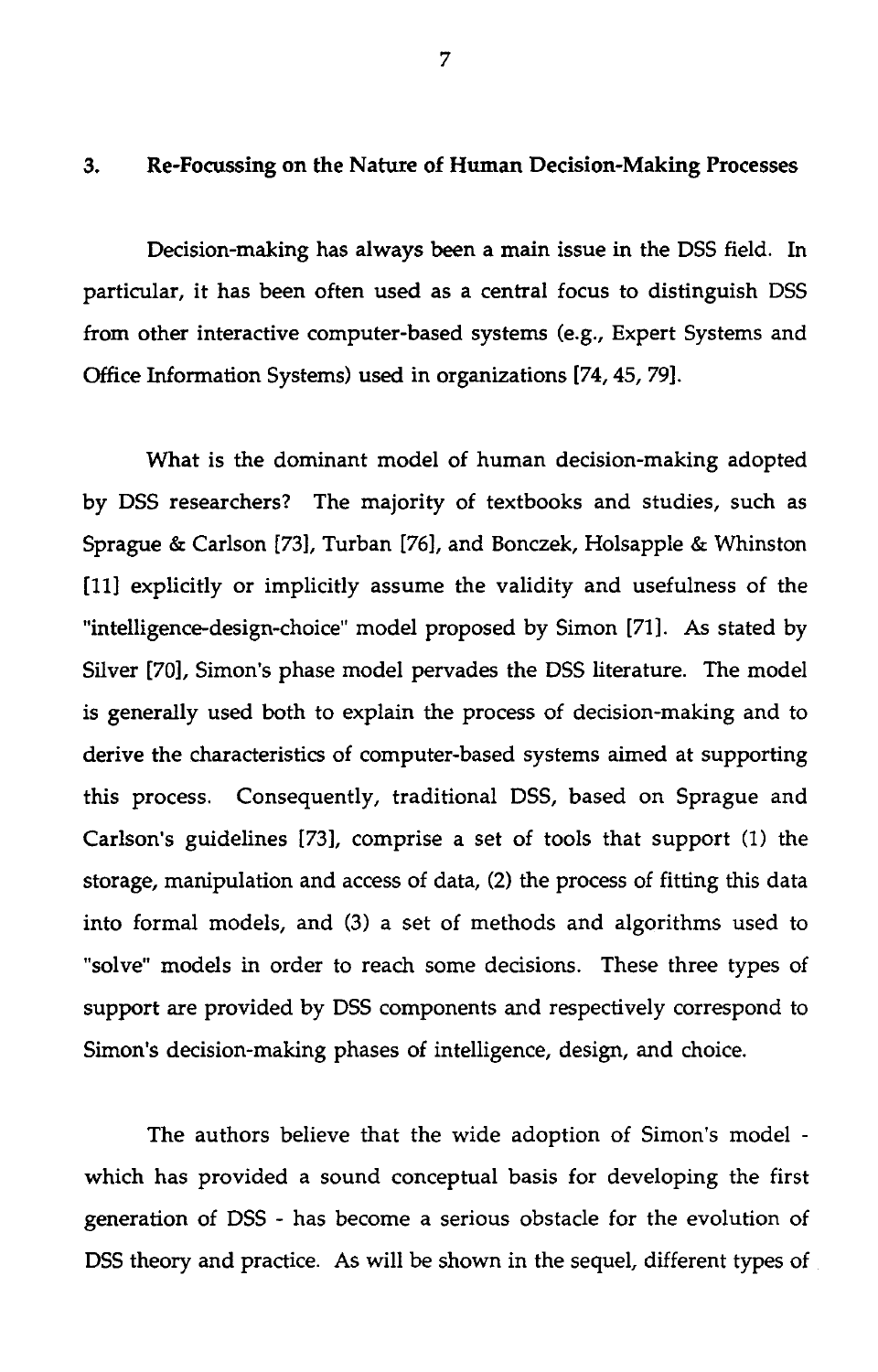DSS could emerge from the adoption of alternative perspectives of human decision-making. Such models may result from:

- 1. the relaxation of the basic assumption that managerial behavior is mainly guided by deductive logics and full or bounded rationality as suggested by Simon's model [30; 14];
- 2. shifting the focus from the choice phase in which alternatives are evaluated and selected - to other phases of the decision-making process, such as problem structuring/framing [65], creativity and idea processing [21], post-decision analysis, feedback analysis, etc.

A first example of such an alternative model consists of considering decision-making as a learning process. As stated by Keen and Scott Morton [50]: "... learning is often not a by-product of a DSS but a valuable and primary contribution it can make". In practice, not much of the DSS literature has adopted models of learning processes as a basis for eliciting the components and the dynamics of DSS. Such an approach, as shown by Henderson and Martinko [31] and Courbon [17], can lead to a different type of DSS whose main objective is to provide flexible environments through which learning about a decision situation can take place [2,3,80]. This objective can be conceptually extended from , individual to organizational learning [7], giving rise to new forms of group and organizational DSS that address and support learning rather than problem-solving.

A second alternative approach to decision support consists of not adopting a specific model of decision-making, but focusing instead on typical decision-making biases observable in practice. Human decisionmaking biases have been extensively studied by psychologists [77,72].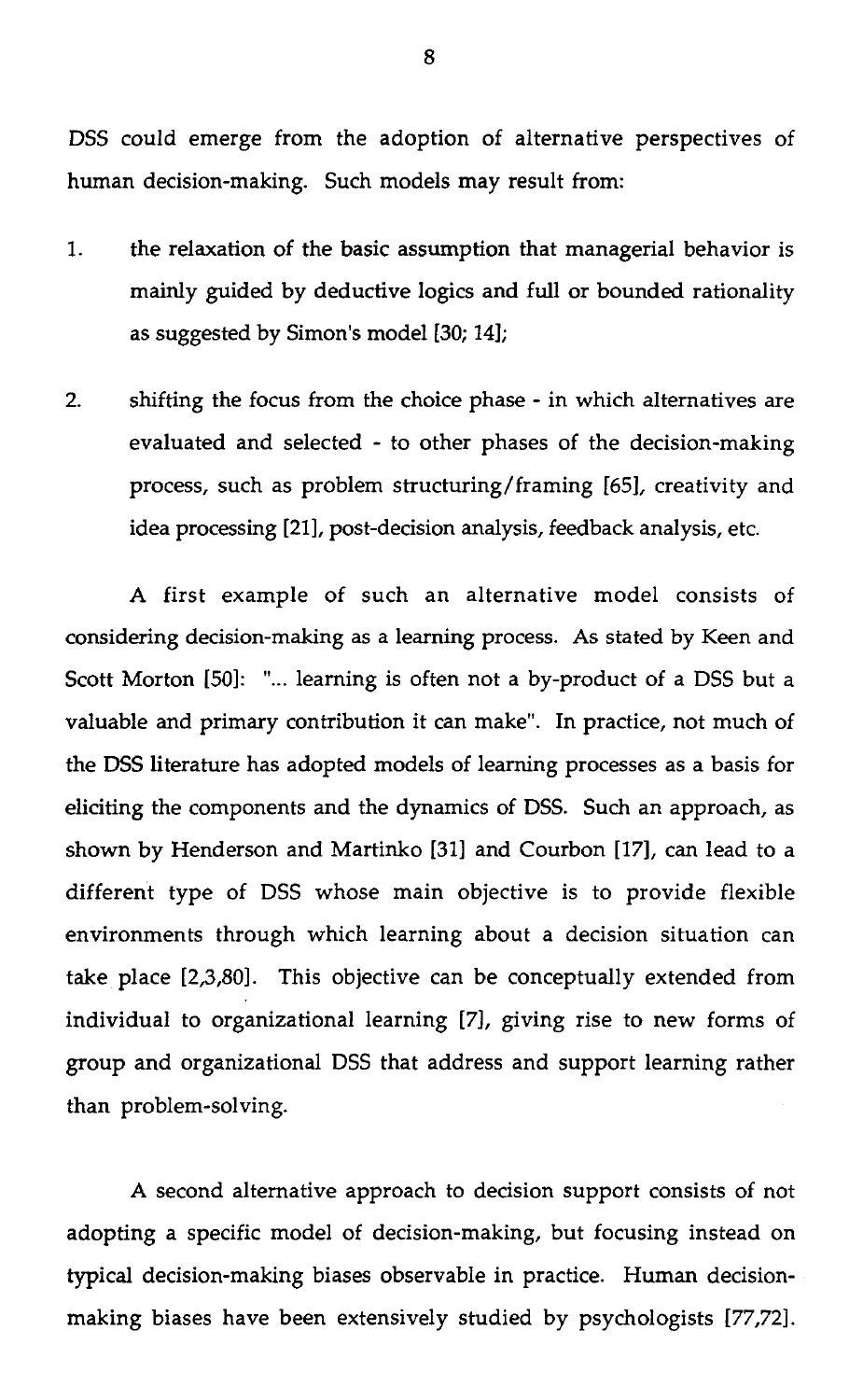These studies - encompassing both individual and group decisionmaking - can provide an alternative starting point for determining DSS characteristics and extend the application areas and the impact of these systems. For instance, Angehrn [4] describes the design of a DSS in which "Stimulus Agents" actively intervene during the different phases of the decision-making process. These agents can be thought of as a team of advisors, experts and devil's advocates that challenge the frame selected by the decision maker. They provide different viewpoints and additional information, and offer alternative problem-solving strategies. As a result, the DSS user is prevented from structuring problems in a too narrow way, from becoming too overconfident in his or her judgment, and to eliminate or reduce the negative effects of other well-documented biases [32,33].

In summary, the adoption of alternative models of decisionmaking has the potential to stimulate innovation in the design of the three traditional DSS components. A better understanding of the dynamics of human-computer interaction, combined with the use of advanced input-output devices, can give rise to new forms of DSS dialog system [43]. The associative models of information processing underlying today's hypertext and hypermedia systems [60] can open new perspectives for users' data and information handling. Finally, the appropriate use of Artificial Intelligence techniques such as case-based reasoning [5] can enhance the "conviviality" of the system and its interaction capabilities with a human decision maker [36].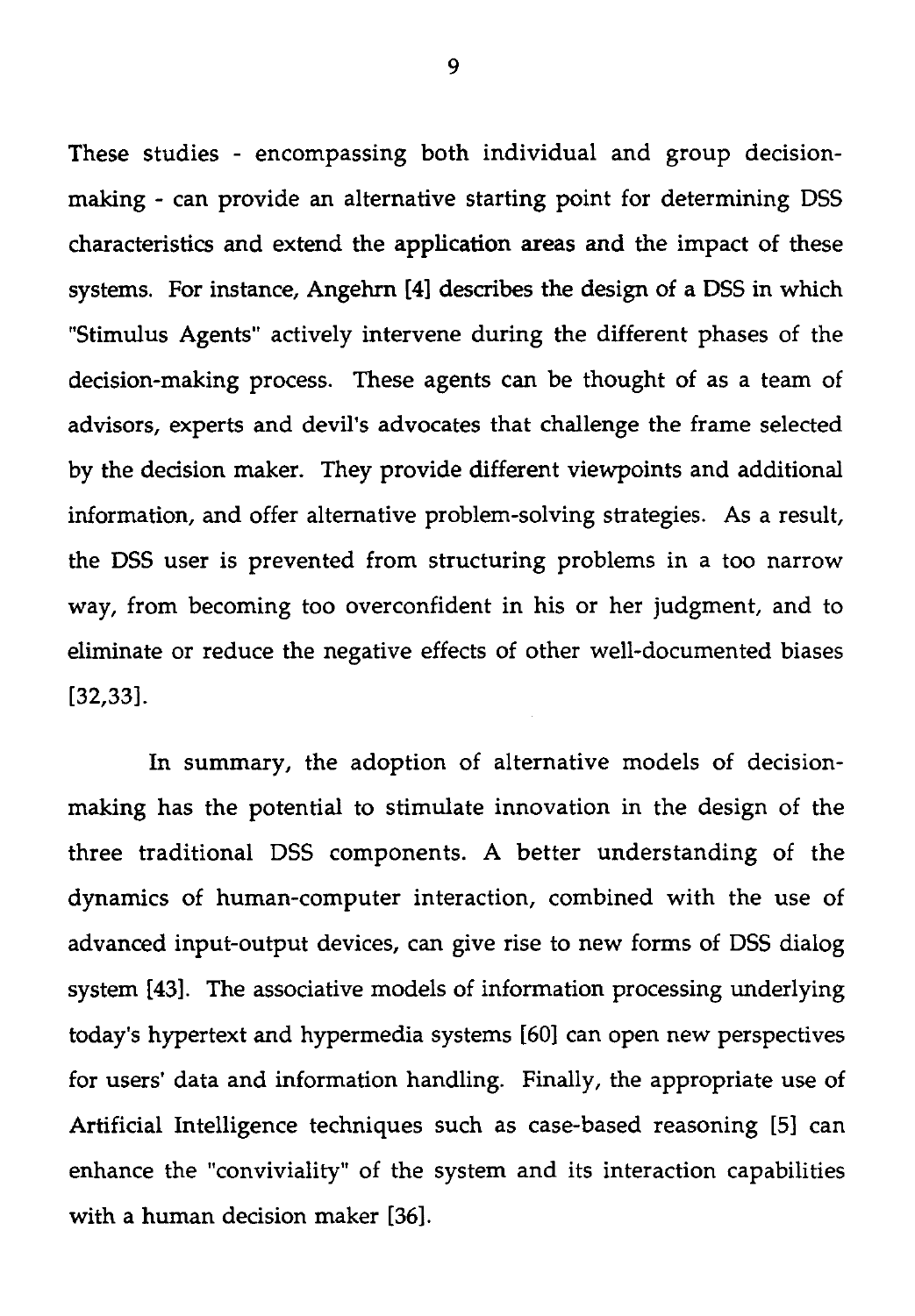# 10<br>4. Introducing DSS into Organizations: Methods and Tools<br>The importance of the DSS development process and of

The importance of the DSS development process and of adopting a suitable implementation strategy is not a new issue in the field; it was recognized by authors like Keen [48,49], Rockart & DeLong [68] as one of the critical success factors in DSS. Still, the reason for many DSS/EIS failures is related to poor/inappropriate integration of these systems in their organizational context [26,47].

From a methodological viewpoint, DSS design and implementation problems are not different from those of integrating technical systems into human contexts [57]. We believe that DSS researchers and practitioners could benefit from studies such as those describing the development of the XSEL expert system (see for example [59]). These studies could help better understand the importance of such factors as management commitment, organizational culture, users' participation in system design, users' training and system evolution strategy. Reaching out to research in organizational behavior and organization design [25] is particularly important for DSS researchers since developing systems that address a sensitive domain such as decision-making cannot be done without taking into account a variety of factors. These factors include not only individual information needs [67] and decision-making styles [34], but also their fit with existing cooperative [25] as well as conflicting [69] problem solving efforts, power structure [53] and organizational culture [66].

For instance, Ciborra [16] provides a set of examples on successful MIS implementations in organizations. A common characteristic in these examples is the joint design of both the organization and its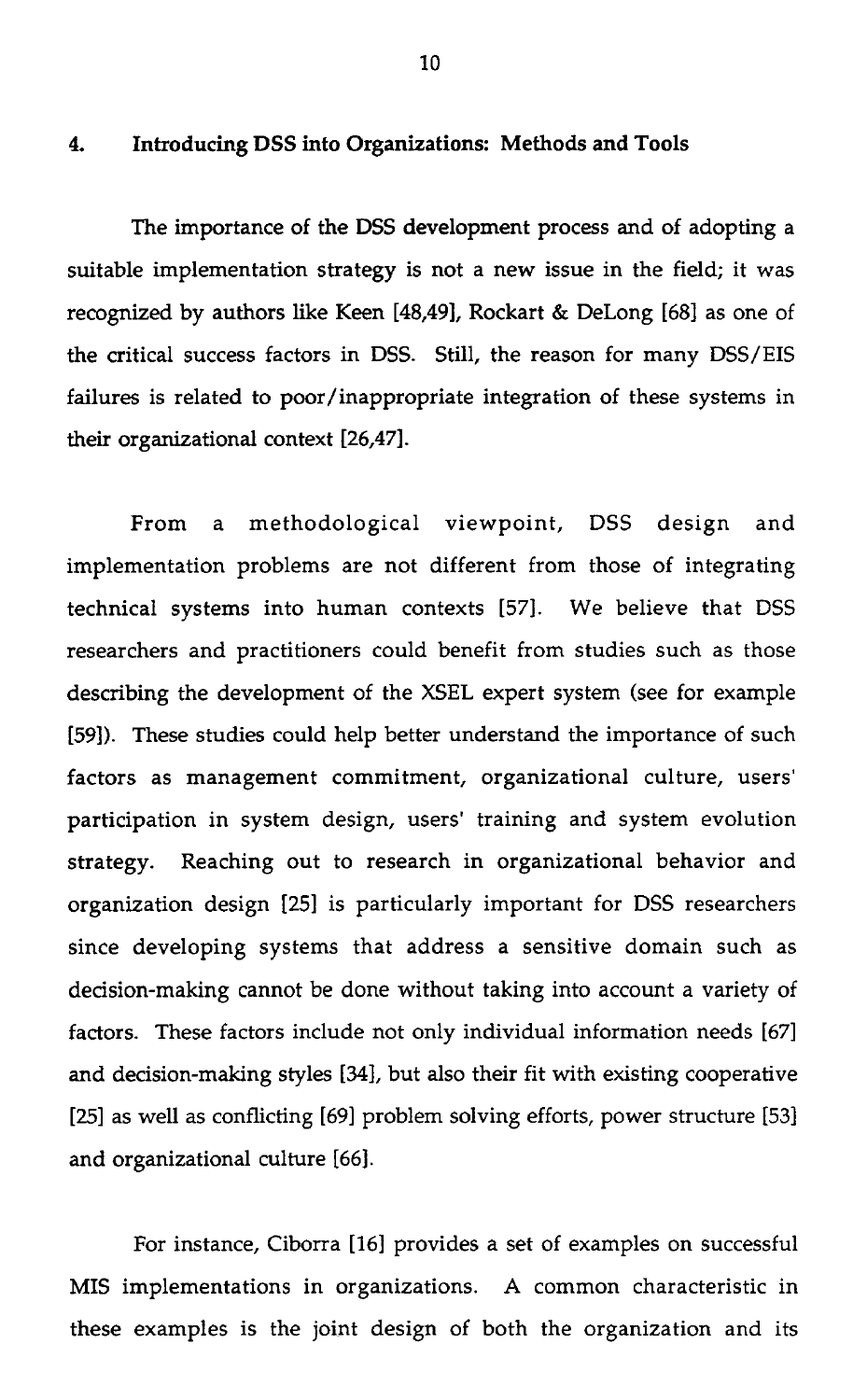information system; the ultimate goal being the enhancement of organizational efficiency through streamlining transactions exchange [78].

From a technical viewpoint, emphasis is increasingly given to tools that can facilitate and document the DSS design and implementation process as well as the system evolution which is necessary to accommodate a constantly changing environment [58]. Some tools based on object-oriented techniques [18], hypertext and hypermedia technology [13,64] are particularly promising given their ease of use and natural approach to collaborative information management. These tools can enhance the use of prototyping and allow a more participative involvement of end-users in all the system development phases [37]. They have also the potential to facilitate requirements elicitation, cooperative documentation of system versions, collection of ideas and communication between end-users and technical support teams. [13,64] are particularly promising given t<br>approach to collaborative information ma<br>enhance the use of prototyping and<br>involvement of end-users in all the syste<br>They have also the potential to facilita<br>cooperative document

Two major factors have led to extending the initial concept of providing computer-based decision support from the individual manager/user target to the group entity. These factors are:

1. A renewed awareness of the importance of teamwork and its impact on organizational performance. Groupwork and team collaboration, as opposed to individual efforts, represent for organizations a productive form of social interaction [54]. Moreover, team-based collaboration was recently suggested as a central dimension in the design of new organizational forms such as the "networked organization" [8].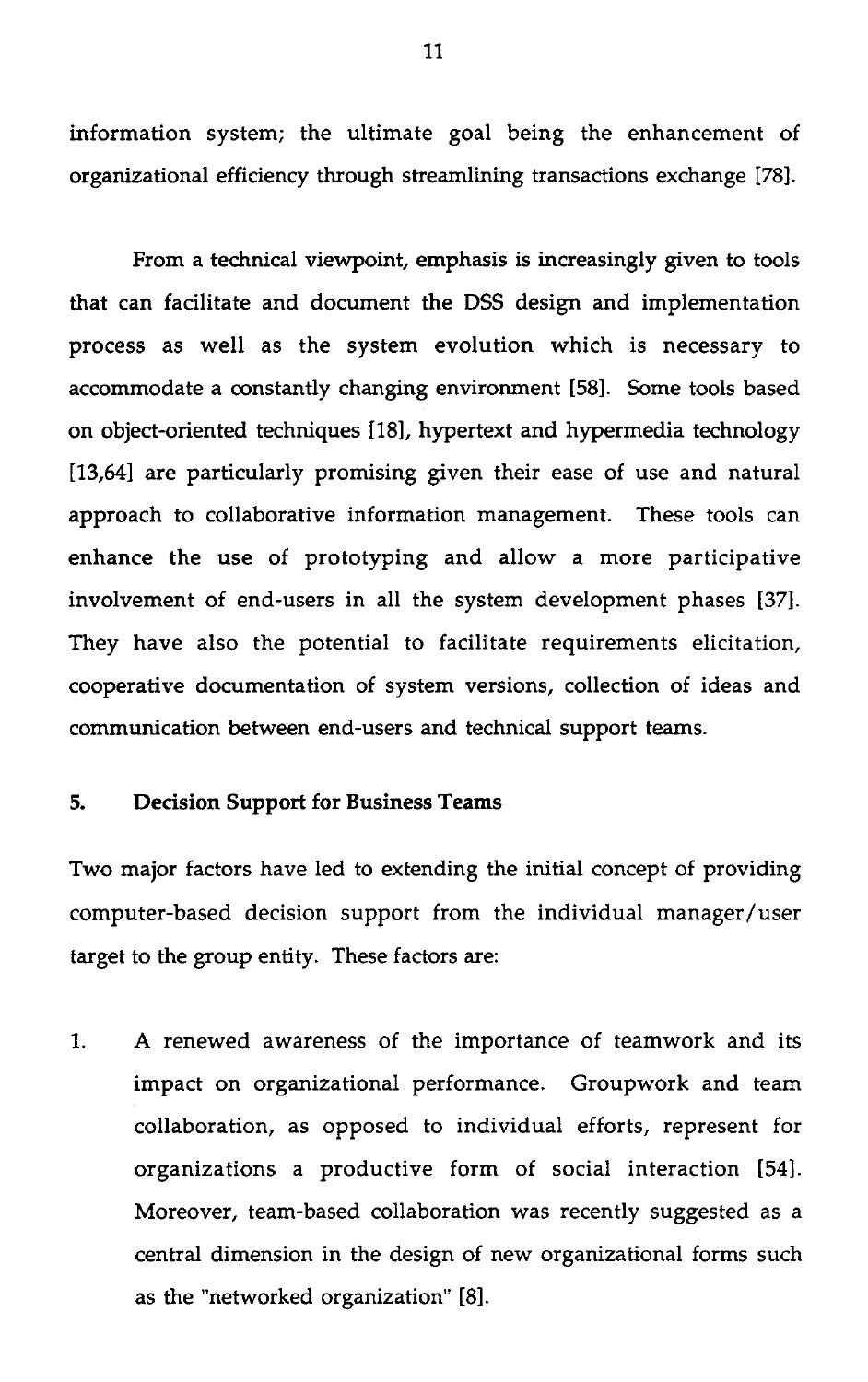2. Technological advances in telecommunications offered the necessary networking infrastructure, hence enabling the physical implementation of group decision support systems (GDSS). The system communication capabilities allowed GDSS to overcome the traditional barriers of time (synchronous versus asynchronous operation) and space (local versus remote interaction).

The first generation of GDSS was mainly based on the concept of "same time, same place". (Figure 2, from [40] shows some GDSS dimensions). This configuration assumed that group members meet faceto-face in the same physical location and participate simultaneously in the different stages of the computer-supported decision-making process [61]. The pioneering work behind early GDSS (see for example [34] and [19]) provided valuable concepts for the design, implementation and evaluation of computer systems that aim at effectively supporting group decision-making processes.



Figure 2: Important dimensions in GDSS Research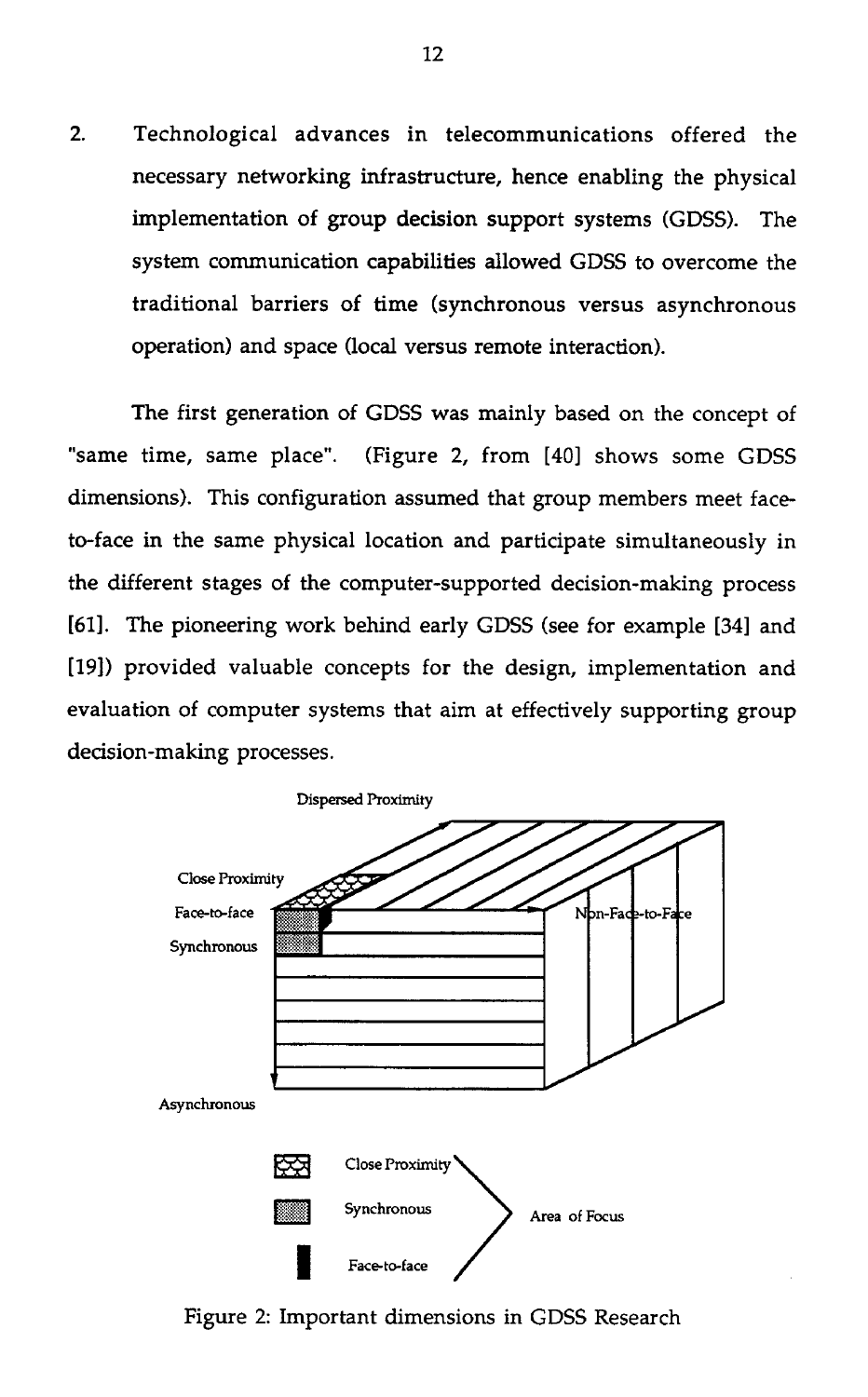Although the actual impact of the first GDSS generation remained quite limited both in its scope and in its organizational adoption and use, several studies (e.g. [12]) have confirmed the potential that this emerging technology has. For example, Nunamaker et al. [61] assessed the operational functions of a GDSS at an IBM site. They found that process and outcome effectiveness, efficiency and user satisfaction were consistently higher with GDSS use compared to no computer support. Moreover, a comparison of person-hours expended led to a 56% savings that was attributable to the GDSS use. (Additional information on the study mentioned above can be found in [29]).

Obviously, there is a need to conduct more field studies with varying settings and using "real" decision makers. Such an approach would help researchers confirm or question the laboratory findings and results gathered to date. (Some criteria for evaluating the success of group decision support can be found for example in [20]).

Another area of computer support for business teams focuses on conflict tasks; related systems are termed Negotiation Support Systems (or NSS). The underlying goal here is to help resolve conflicts of viewpoint and/or interest between members of the same group or among different groups [42]. In addition to the distinct goal that each technology pursues (supporting conflict resolution as opposed to helping cooperative group decision-making), NSS differ from GDSS on other dimensions as well [41]. It is obvious that the general atmosphere of GDSS sessions, as opposed to the NSS ones, can be characterized by openess, trust and information sharing among all participants.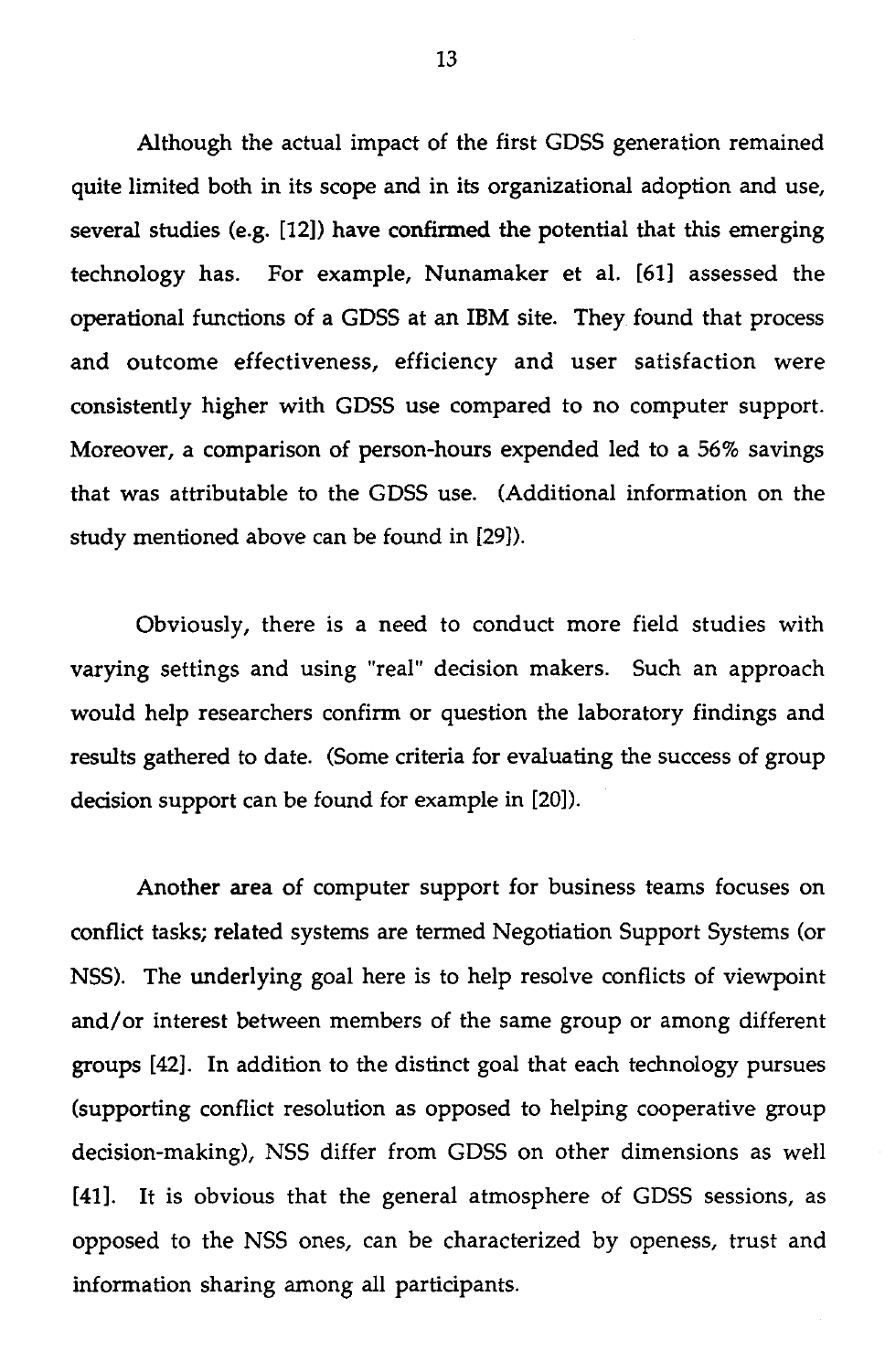As a consequence of the lack of the above features, each negotiating party usually wants to use its own set of data and decision models and tools. This fact requires finding a compromise solution to this pre-session "conflict" in order to determine the content of the NSS system components. Issues that need to be addressed here include: What and whose data should be used (and therefore stored in the system database)? What bargaining and negotiation techniques should be employed in order to help bring the two parties to a settlement? Consequently, what game-theoretical models should be part of the NSS model management component?

A possible approach to tackling the above difficulties was suggested by Jarke, Jelassi and Shakun [39]. It consists of using a neutral third-party, who is him/herself supported by the NSS, as a mediator that facilitates the process between the two negotiating parties. Each party is also supported by the NSS and has full control over its private data and computer "work space". The human mediator must first determine a commonly agreed-upon data set. (This initial preparatory work can be performed using some database techniques [38]). This common denominator is intended to serve as a starting point but can, and usually does, evolve over time once the actual negotiation is underway.

Some recent laboratory experiments showed the positive impact of NSS on negotiation process, outcomes and negotiators' attitudes. For example, Jones and Jelassi [44] examined the impact of computer intervention during negotiation, in bargaining situations that can be characterized as integrative ("win-win" scenarios) or distributive ("winlose" scenarios or zero-sum games). They found that in the integrative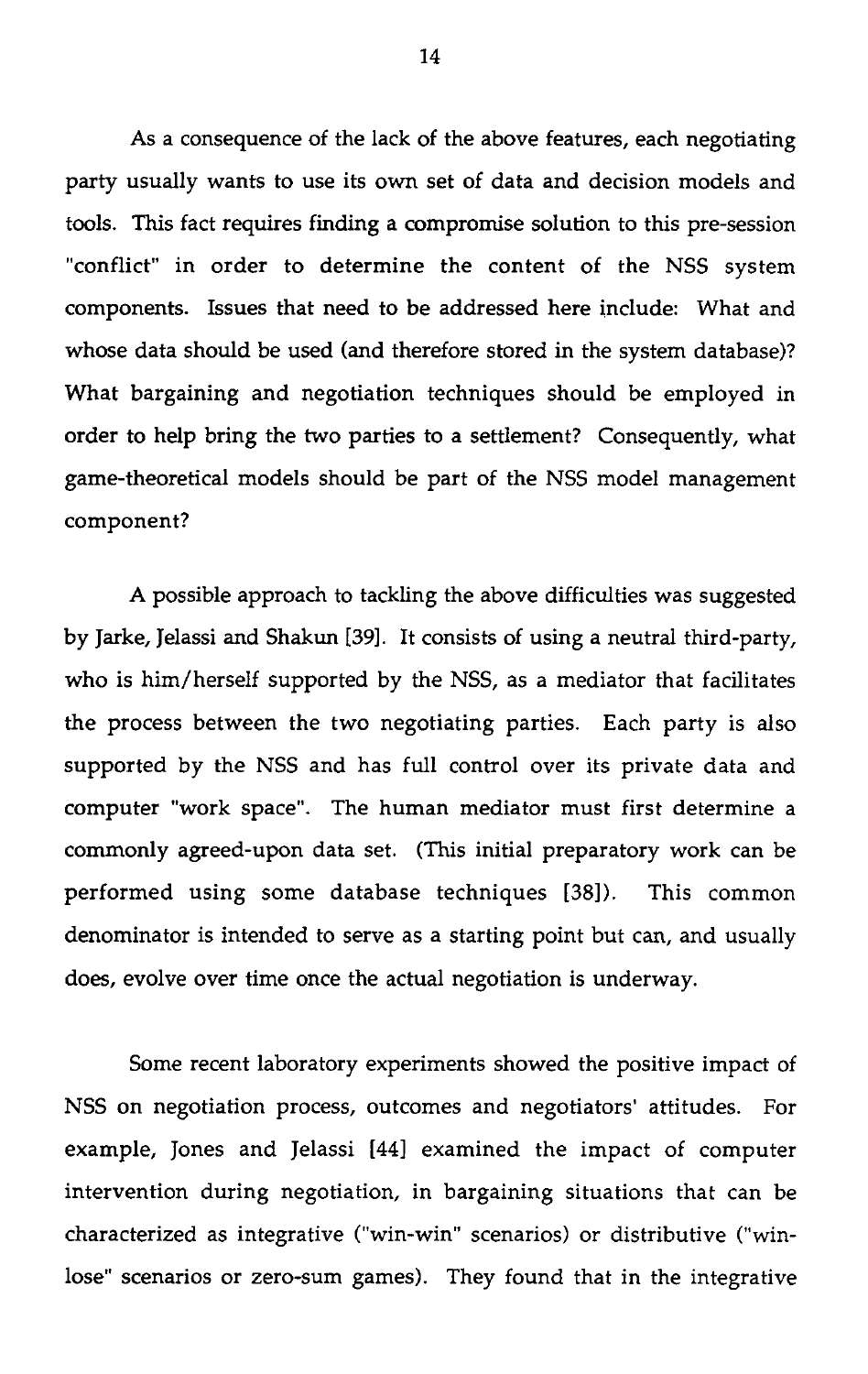task, the bargainers achieved higher joint outcomes when presented with the computer-suggested settlements.

A more recent study [24], conducted in similar bargaining situations between a buyer and a seller negotiating the terms of a multiissue purchase agreement, showed that NSS support helped achieve significantly higher joint outcomes for both parties and increased negotiators' satisfaction. Given the preliminary evidence provided by the above studies, one is encouraged to delve further into the area of analytical negotiation with the aid of computer support.

Whilst the above-mentioned approaches to group and negotiation support have had only a limited impact, another field, Computer Supported Cooperative Work (CSCW), has emerged in the last few years. Driven by the seminal work of Engelbart [22], by experimentation at Xerox Parc [75] and by theoretical work at MIT [51], research and applications in the CSCW field address the design and implementation of communication systems, shared workspace facilities [63], shared information facilities [52] and group support facilities in organizations [28].

As noted by Chin, Holsapple and Whinston [15], research in GDSS, NSS and computer support of distributed decision-making proceeds along the same lines as that in CSCW. Given that decision-making processes are generally interlinked with other information processing, communication and coordination activities, it is the author's belief that strengthening the links to the interdisciplinary CSCW community might give new impulses to research work as well as to applications of group decision and negotiation systems in organizations.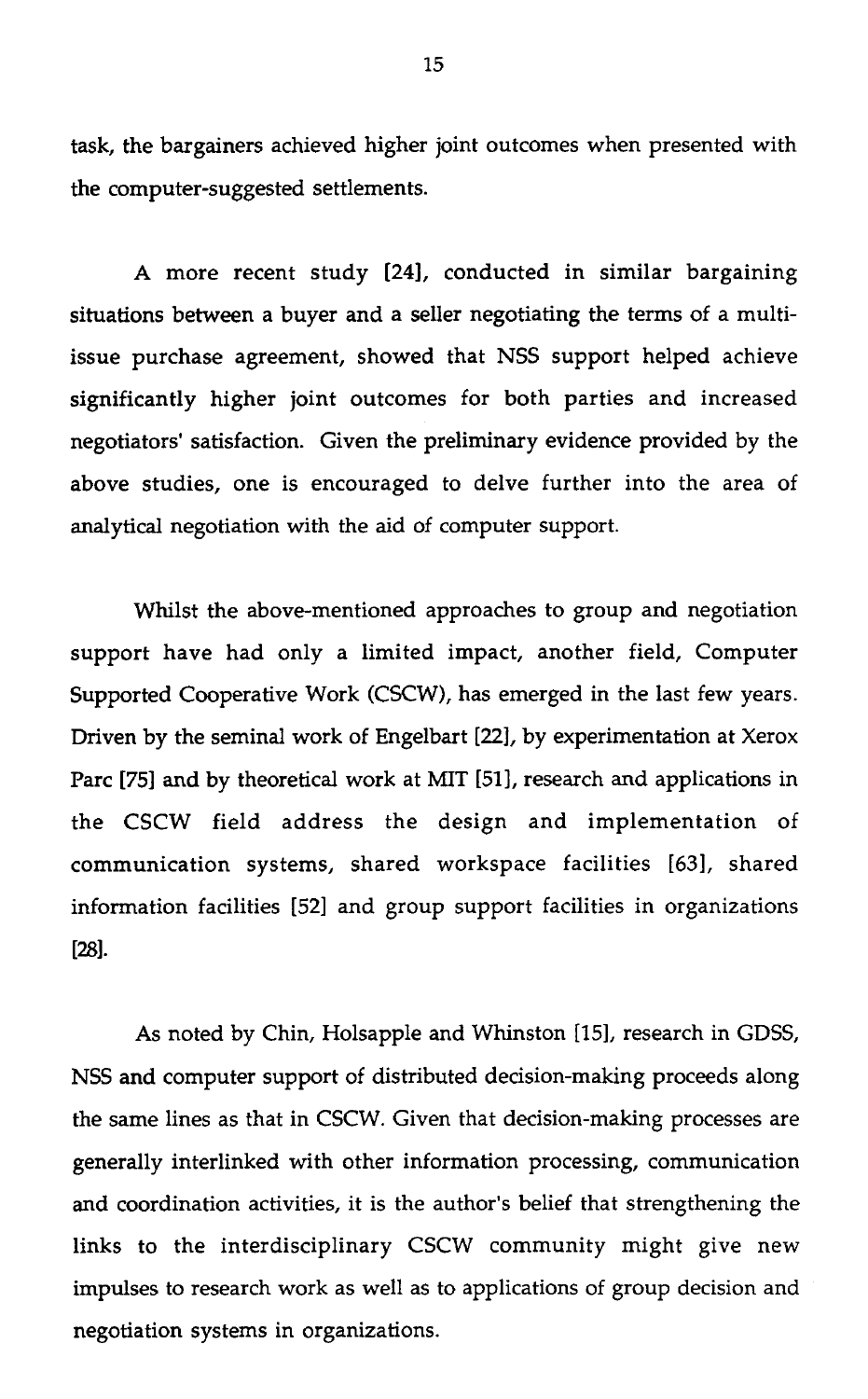**6. Conclusions**<br>The objective

The objective of this paper (and of the tutorial on which it is based) was to present an overview of the evolution of the DSS field. It also aimed at providing both researchers and practitioners with a better understanding of current challenges and future opportunities in the field.

From the practitioners' perspective and based on the written feedback gathered from the tutorial participants, the authors believe that the success of the tutorial was mainly due to the issue-based approach followed to assess the state-of-the-art and future directions in DSS. Instead of adopting a traditional textbook structure, the fundamental concepts of DSS (scope and objectives, design and implementation, applications) have been gradually introduced by integrating them into the discussion of relevant issues. Such issues included focusing on decisionmaking processes, integrating DSS into the organizational context, and taking advantage of the new teamwork-oriented concepts and technologies.

From the researchers' perspective, the framework presented in this paper contributed to highlighting some of the most promising DSS research directions. It emphasized the (two-way) links with disciplines such as Decision Sciences, Organizational Behavior, and Cognitive Sciences, and extended the basic DSS concept from the single user framework to the group entity. New application domains which are still today in their infancy include Group DSS, Negotiation Support Systems, and Computer-Supported Cooperative Work. Early laboratory experiments and field studies provided encouraging results and demonstrated the organizational potential of these emerging technologies.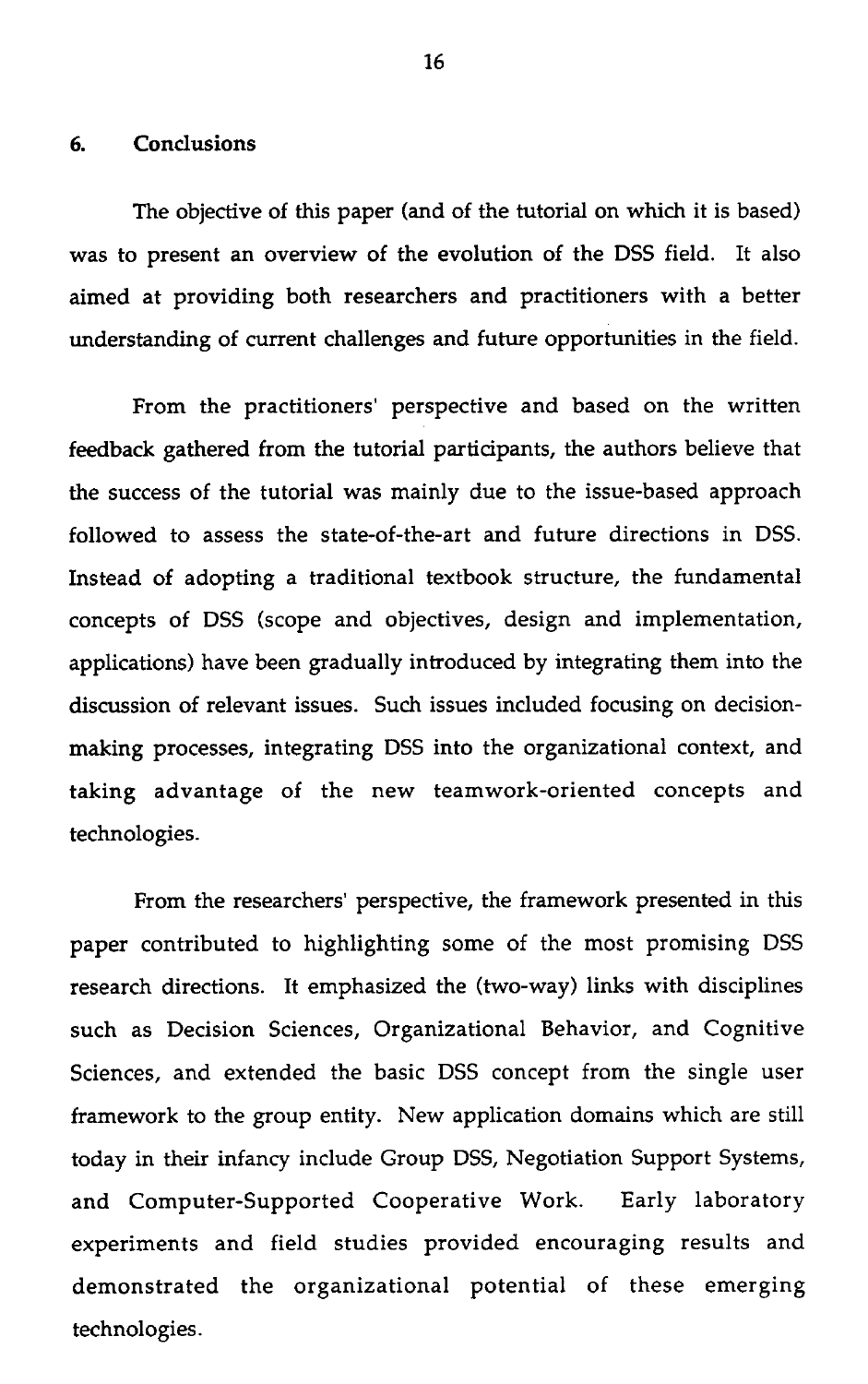## **References**

- [1] R.L. Ackoff, 1967. Management Misinformation Systems, Management Science, 14, 4, pp. 147-156.
- [2] A.A. Angehrn, 1991. Modeling by Example. A Link Between Users, Models and Methods in DSS, European Tournal of Operational Research, 55, pp. 293-305.
- [3] A.A. Angehrn, 1991. Designing Humanized Systems for Multiple Criteria Decision Making, Human Systems Management, 10, 3, pp. 221-232.
- [4] A.A. Angehrn, 1992. Stimulus Agents : An alternative Framework for Computer-aided Decision Making, in : DSS-92 Transactions, M.S. Silver (ed.), The Institute of Management Science, Chicago, pp. 81-92. Forthcoming in Interfaces.
- [5] A.A. Angehrn and S. Dutta, 1992. Integrating Case-Based Reasoning in Multi-Criteria Decision Support Systems, in : Decision Support Systems : Experiences and Expectations, T. Jelassi et al. (eds.), North-Holland, pp. 133-150.
- [6] R.N. Anthony, 1965. Planning And Control Systems: A Framework for Analysis, Graduate School of Business Administration, Harvard University, Boston, MA.
- [7] C. Argyris and D.A. Schon, 1978. Organizational Learning: A Theory of Action Perspective, Addison Wesley, Reading, MA.
- [8] C.A. Bartlett and S. Ghoshal, 1989. Managing across Borders, The Transnational Solution, Harvard Business Press.
- [9] P.C. Bell, 1992. Decision Support Systems: Past, Present and Prospects, Journal of Decision Systems, 1, 2-3, pp. 127-137.
- [10] J.L. Bennett, (ed) 1983. Building Decision Support Systems, Addison Wesley, Reading, MA.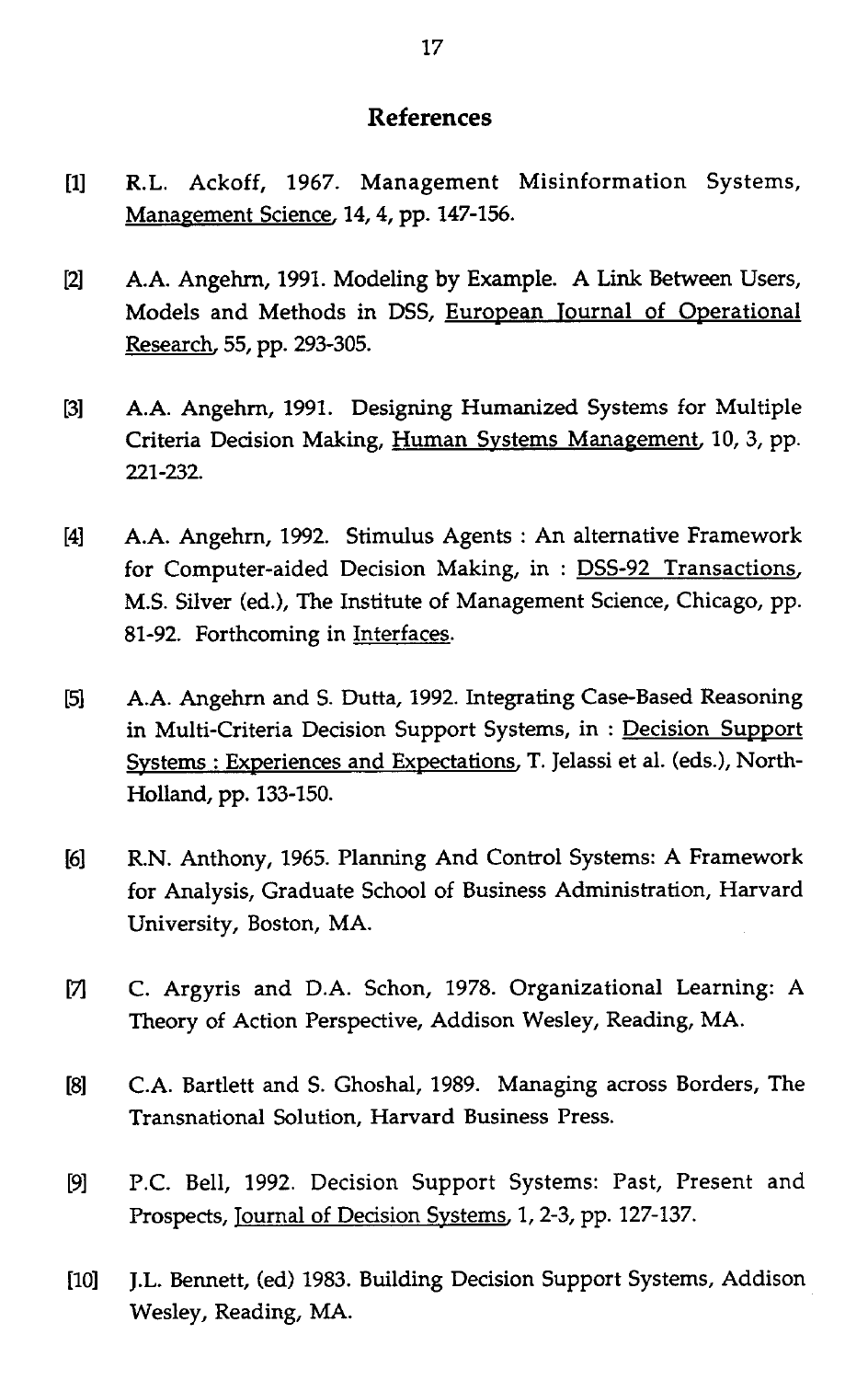- [11] R.H. Bonczek, C.W. Holsapple and A.B. Whinston, 1981. Foundations of Decision Support Systems, Academic Press, New York.
- [12] T. Bui, T.R. Sivasankaran, Y. Fijol, and M.A. Woodbury, 1987. Identifying Organizational Opportunities for GDSS Use: Some Experimental Evidence, Decision Support Systems: The International Journal, 3, pp. 68-75.
- [13] V. Bush, 1945. As we may think, Atlantic Monthly, 176, 101-108.
- [14] P. Checkland, 1985. From Optimizing To Learning : A Development of System Thinking for the 1990's, Journal of the Operational Research Society, 36,9.
- [15] C. Chin, C.W. Holsapple and A.B. Whinston, 1991. Computer Support In Distributed Decision Environments, in : Environments For Supporting Decision Processes, H.G. Sol and J. Vecsenyi (eds.), Elsevier, Amsterdam, The Netherlands, pp. 335-356.
- [16] C. U. Ciborra, 1987. Reframing The Role Of Computers In Organizations: The Transaction Cost Approach, Office Technology and People, 3, pp. 17-38.
- [17] J.C. Courbon, 1984. Transparency of Data, Information and Models in Decision Support Systems, in : Operational Research 1984, J.P. Brans (ed.), Elsevier Science Publishers.
- [18] B. Cox, 1986. Object-oriented Programming: An Evolutionary Approach, Addison Wesley, Reading, MA.
- [19] G. DeSanctis and R.B. Gallupe, 1987. A Foundation for the Study of Group Decision Support Systems, Management Science, 33, 5, pp. 589-609.
- [20] C. Eden, 1992. A Framework for Thinking about Group Decision Support Systems, Group Decision and Negotiation, 1, pp. 199-218.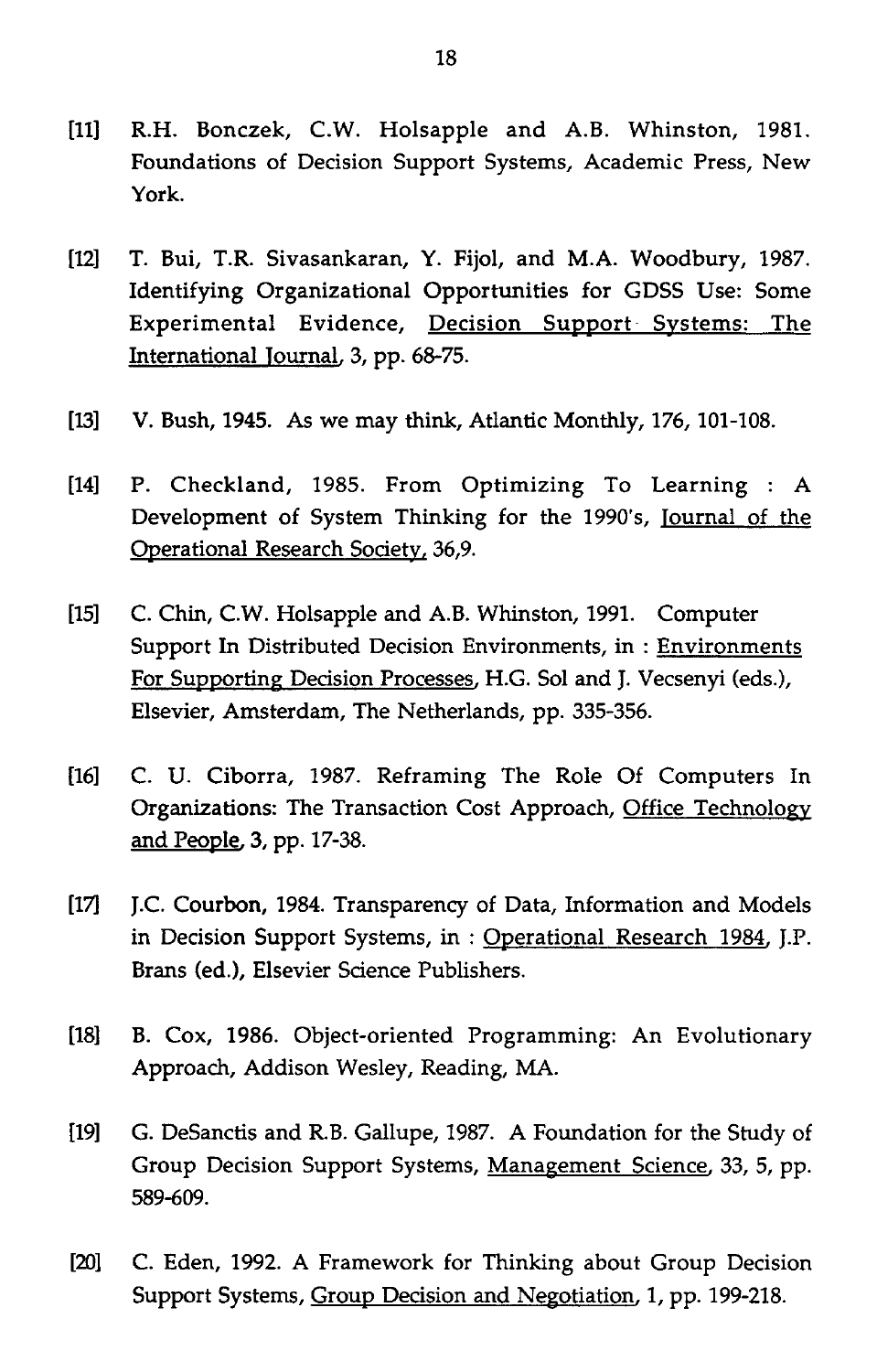- [21] J.J. Elam and M. Mead, 1990. Can Software Influence Creativity? Information Systems Research, 1, 1, pp. 1-22.
- [22] D.C. Engelbart, 1963. A Conceptual Framework For The Augmentation Of Man's Intellect, in : Vistas in Information Handling, P.W. Howerton and D.C. Weeks (eds.), 1, Spartan Books, Washington, DC, pp. 1-29.
- [23] H.B. Eom and S.M. Lee, 1990. A Survey of Decision Support System Applications (1971-April 1988), Interfaces, 20, 3, pp. 65-79.
- [24] A. Foroughi, T. Jelassi and W.C. Perkins, 1992. An Empirical Study of an Interactive, Session-oriented Computerized Negotiation Support System, **INSEAD Working Paper Series.**
- [25] J.R Galbraith, 1977. Organization Design. Addison Wesley, Reading MA.
- [26] M.J. Ginzberg and G. Ariav, 1986. Methodologies for DSS Analysis And Design: A Contingency Approach To Their Application, in : Proceedings of the 7th International Conference on Information Systems, San Diego, CA., pp. 46-56.
- [27] A. Gorry and S. Morton, 1971. A Framework For Management Information Systems, Sloan Management Review, 13, 1, pp. 55-70.
- [28] I. Greif, (ed.) 1988. Computer-supported Cooperative Work: A Book of Readings, Morgan Kaufmann, San Mateo, CA.
- [29] R.B. Grohowski, C. McGoff, D.R. Vogel, W.B. Martz, and J.F. Nunamaker, Jr., 1990. Implementation of Electronic Meeting Systems at IBM, MIS Quarterly, 14, 4, pp. 369-383.
- [30] A. Hatchuel and H. Molet, 1986. Rational Modeling in understanding and Aiding Human Decision Making: About two Case Studies, European Journal of Operational Research, 24, pp. 178-186.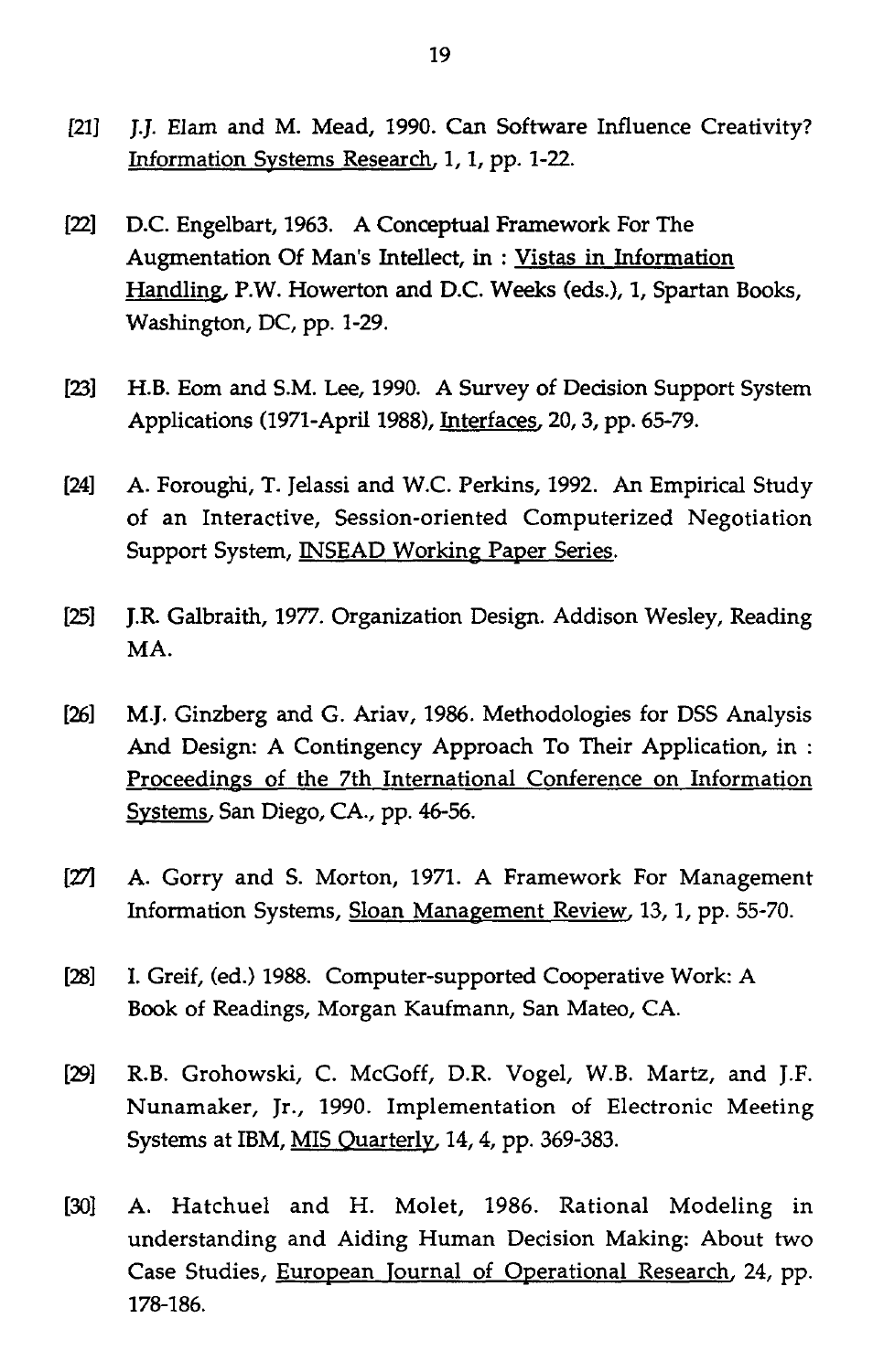- [31] J.C. Henderson and M.J. Martinko, 1981. Cognitive Learning Theory and the Design of Decision Support Systems, in : DSS-81, Proceedings of The First International Conference on Decision Support Systems, Atlanta, GA., pp. 45-50.
- [32] R.M. Hogarth, 1980. Judgment and Choice : The Psychology of Decision, John Whiley, New York.
- [33] R.M. Hogarth and S. Makridakis, 1981. Forecasting and planning : An evaluation, Management Science, 27, 2, pp. 115-138.
- [34] G.P. Huber, 1983. Cognitive Style As A Basis For Mis And Dss Design: Much Ado About Nothing?, Management Science, 29, 5, pp. 567-579.
- [35] G. Huber, 1987. Issues in the Design of GDSS, MIS Quarterly, 7, pp. 195-204.
- [36] I. Illich, 1973. Tools for Conviviality, Perennial Library, Harper & Row, New York.
- [37] B. Ives and M.H. Olson, 1984. User involvement and MIS success : a review of research, Management Science, 30, 5, pp. 586-603.
- [38] M. Jarke and T. Jelassi, 1986. View Integration in Negotiation Support Systems, in : Transactions of the Sixth International Conference on Decision Support Systems, Washington D.C., pp. 180-188.
- [39] M. Jarke, T. Jelassi, and M.F. Shakun, 1987. MEDIATOR: Towards a Negotiation Support System, European Journal of Operational Research, 31, 3, pp. 314-334.
- [40] T. Jelassi and R.A. Beauclair, 1987. An Integrated Framework for Group Decision Support Systems Design, Information and Management, 13, 3, pp. 143-153.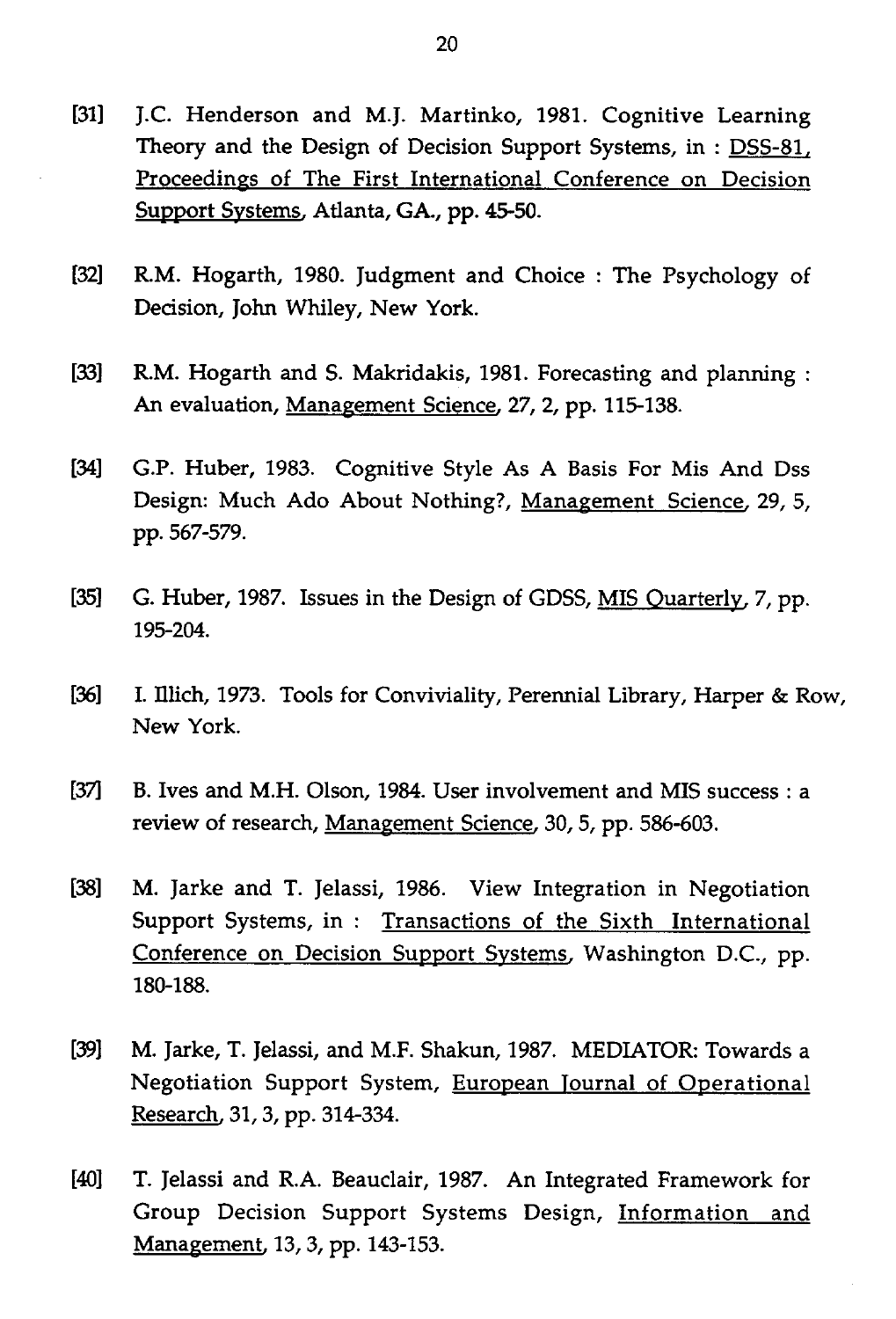- [41] T. Jelassi and A. Foroughi, 1989. Negotiation Support Systems: An Overview of Design Isuues and Existing Software, Decision Support Systems: The International Journal, 5, 2, pp. 167-181.
- [42] T. Jelassi and B. Jones, 1988. Getting to YES with NSS : How Computers Can Support Negotiations, in : Organizational Decision Support Systems, R.M. Lee, A.M. McCosh and P. Migliarese (eds.), North-Holland, pp. 75-85.
- [43] C.V. Jones, 1991. User Interface Development and Decision Support Systems, paper presented at the NATO-ASI Conference on Recent Development in DSS, Il Ciocco, Italy.
- [44] B. Jones and T. Jelassi, 1990. The Effects of Computer Intervention and Task Structure on Bargaining Outcome, Theory and Decision, 28, pp. 335-377.
- [45] P.G.W. Keen, 1987. MIS Research : Current State, Trends And Needs, in : Information Systems Education : Recommendations and implementation, A. Buckingham et al. (eds.), Cambridge University Press, pp. 1-13.
- [46] P.G.W. Keen, 1987. DSS: The Next Decade, Decision Support Systems: The International Journal, 3,3, pp. 253-265.
- [47] P.G.W. Keen, 1980. Adaptive Design For Decision Support Systems, Data Base, 12, 1-2, pp. 15-25.
- [48] P.G.W. Keen, 1981a. Information Systems And Organizational Change, Communications of the ACM, 24, 1, pp. 24-33.
- [49] P.G.W. Keen, 1981b. Value Analysis: Justifying Decision Support Systems, MIS Quarterly, 5, 1, pp. 1-15.
- [50] P.G.W. Keen and M.S. Scott Morton, 1978. Decision Support Systems : An Organizational Perspective. Addison Wesley, Reading, MA.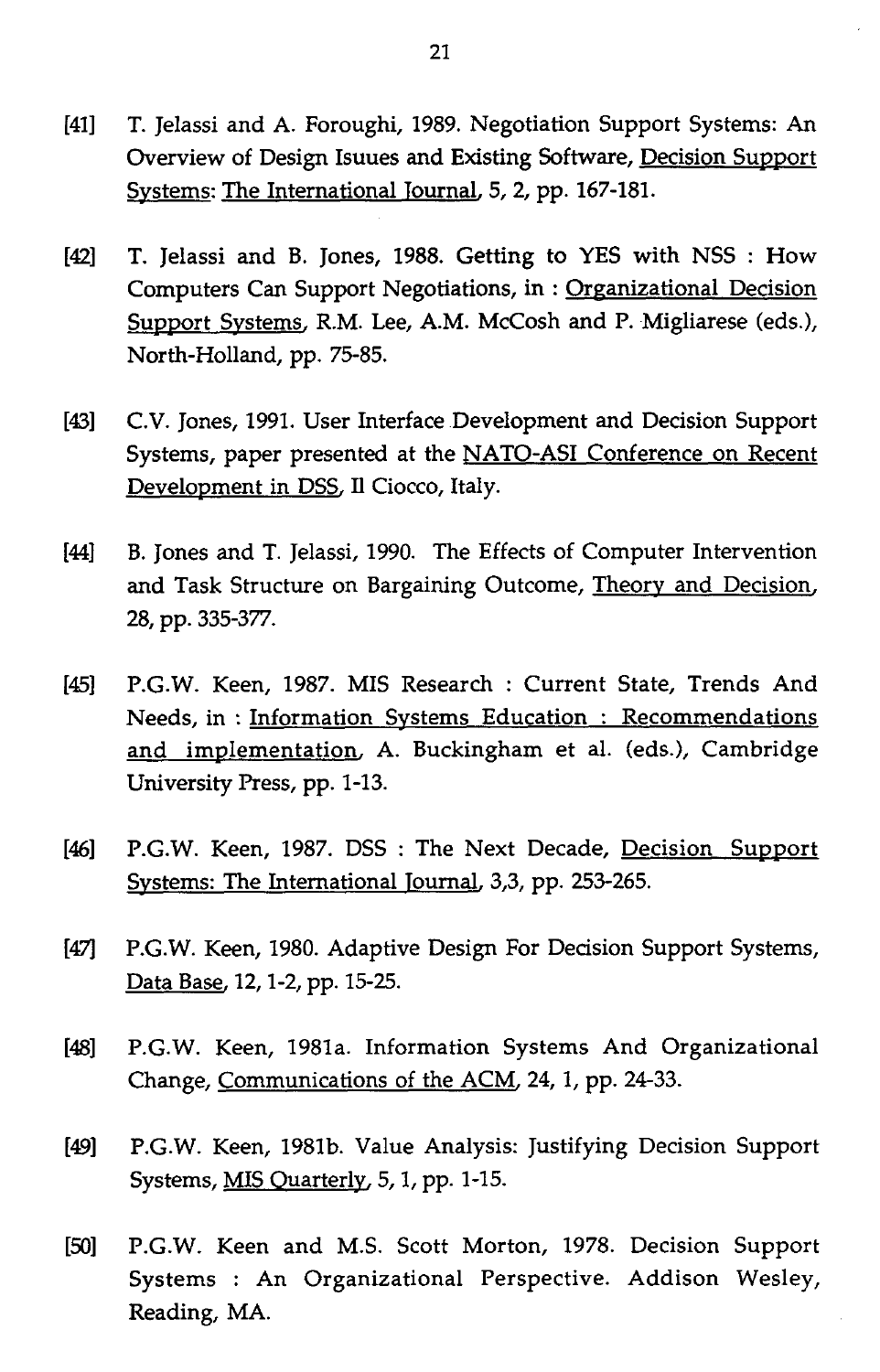- [51] T.W. Malone, 1988. What is Coordination Theory?, paper presented at the National Science Foundation Coordination Theory Workshop, MIT, Cambridge, MA.
- [52] T.W. Malone, K.R. Grant, F.A. Turbak, S.A. Brobst and M.D. Cohen, 1987. Intelligent Information Sharing Systems, Communications of the ACM, 30, 5, pp. 390-402.
- [53] M.L. Markus, 1983. Power, Politics and MIS Implementation, Communications of the ACM, 26, 6, pp. 430-444.
- [54] J.E. McGrath, 1984. Groups: Interaction and Performance, Prentice-Hall.
- [55] H. Mintzberg, 1982. Commentary on the Huber, Kunseuther and Schoemaker, and Chestnut and Jacoby papers, in : Decision Making : An interdisciplinary Inquiry, Ungson and Braunstein (eds.), Kent Publishers, pp. 280-287.
- [56] M.S. Scott Morton, 1971. Management Support Systems, Computerbased Support for Decision Making, Harvard University, Boston.
- [57] E. Mumford, 1979. Computer Systems In Work Design: The ETHICS method, Associated Business Press.
- [58] E. Mumford, 1991. Decision Making And The Organisational Environment: Today's Problems And Tomorrow's Needs, in : Environment For Supporting Decision Processes, H.G. Sol and J. Vecsenyi (eds.), Elsevier, North Holland, pp. 1-11.
- [59] E. Mumford and B. MacDonald, 1989. XSEL's progress: The Continuing Journey Of An Expert System, John Wiley, New York.
- [60] B.J. Murdock, 1982. A Theory For The Storage And Retrieval Of Item And Associative Information, Psychological Review, 89, pp. 609-626.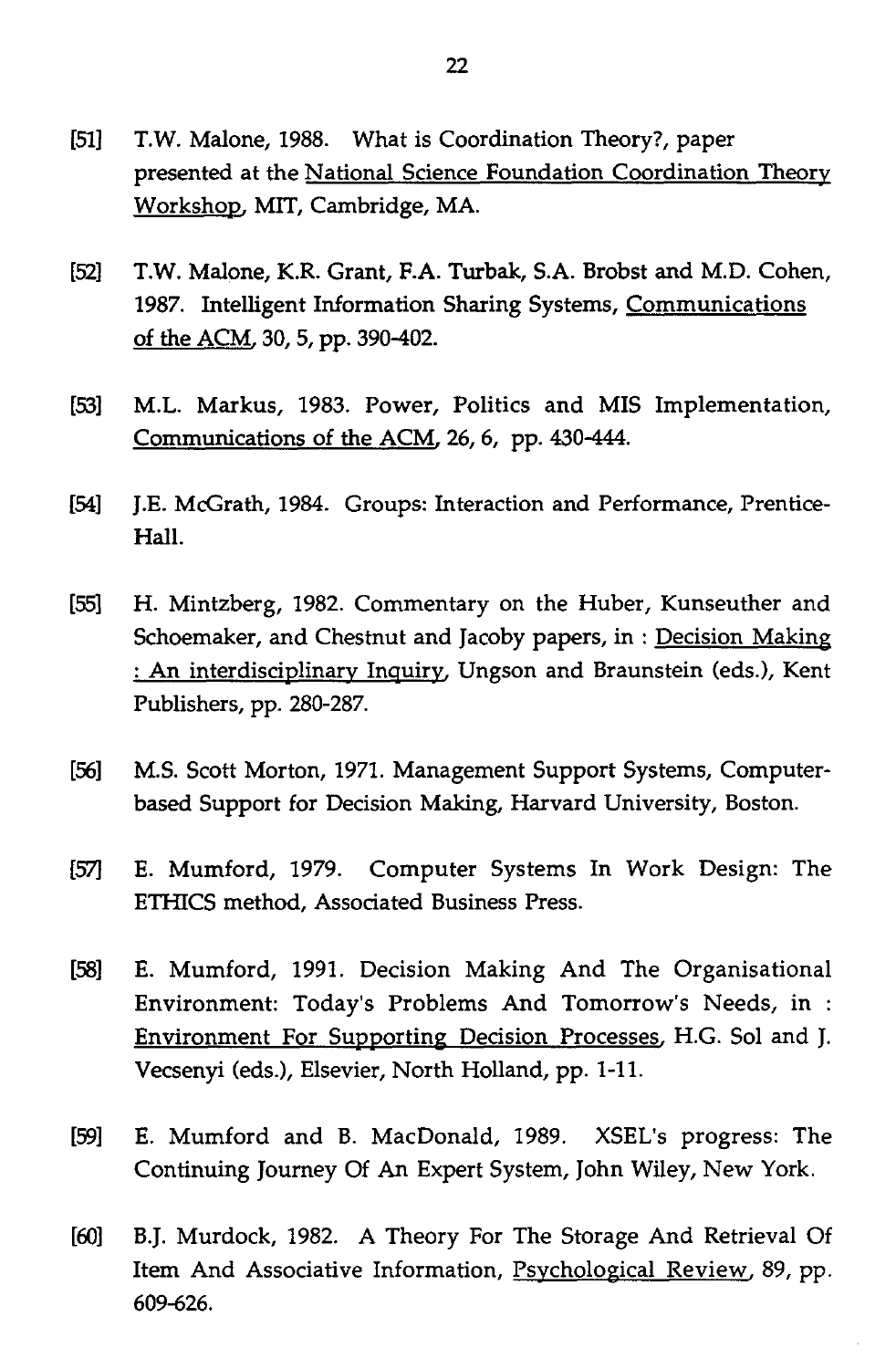- [61] J.F. Nunamaker Jr., D. Vogel and B. Konsynski, 1989. Interaction of Task and Technology to Support Large Groups, Decision Support Systems: The International Journal, 5, 2, pp. 139-152.
- [62] F. Nunamaker Jr., D. Vogel, A. Heminger, B. Martz, R. Grohowski and C. McGoff, 1989. Experiences at IBM with Group Support Systems: A Field Study, Decision Support Systems: The International Journal, 5, 2, pp. 183-196.
- [63] M.H. Olson, 1989. Technological Support for Work Group Collaboration, Lawrence Erlbaum Associates, Hillsdale, N.J.
- [64] T. Oren, 1987. The Architecture Of Hypertext, in : Proceedings of Hypertext '87, Chapel Hill.
- [65] J.W. Payne, M.L. Braunstein and J.S. Carroll, 1978. Exploring Predecisional Behavior: An Alternative Approach To Decision Research, Organisational Behavior and Human Performance, 22, pp. 17-44.
- [66] L. Phillips, 1992. Gaining Corporate Commitment To Change, in : Executive Information Systems and Decision Support, C. Holtham (ed.), Chapman & Hall, pp. 79-96.
- [67] J.F. Rockart, 1979. Chief Executives Define Their Own Data Needs. Harvard Business Review, 57, 2, pp. 81-93.
- [68] J.F. Rockart and D.W. DeLong, 1988. Executive Support Systems: The Emergence Of Top Management Computer Use, Dow Jones-Irwin, Homewood, IL.
- [69] T.C. Schelling, 1980. The Strategy of Conflict. Harvard University Press, Cambridge, MA.
- [70] M.S. Silver, 1991. Systems That Support Decision Makers: Description And Analysis, John Whiley, New York.